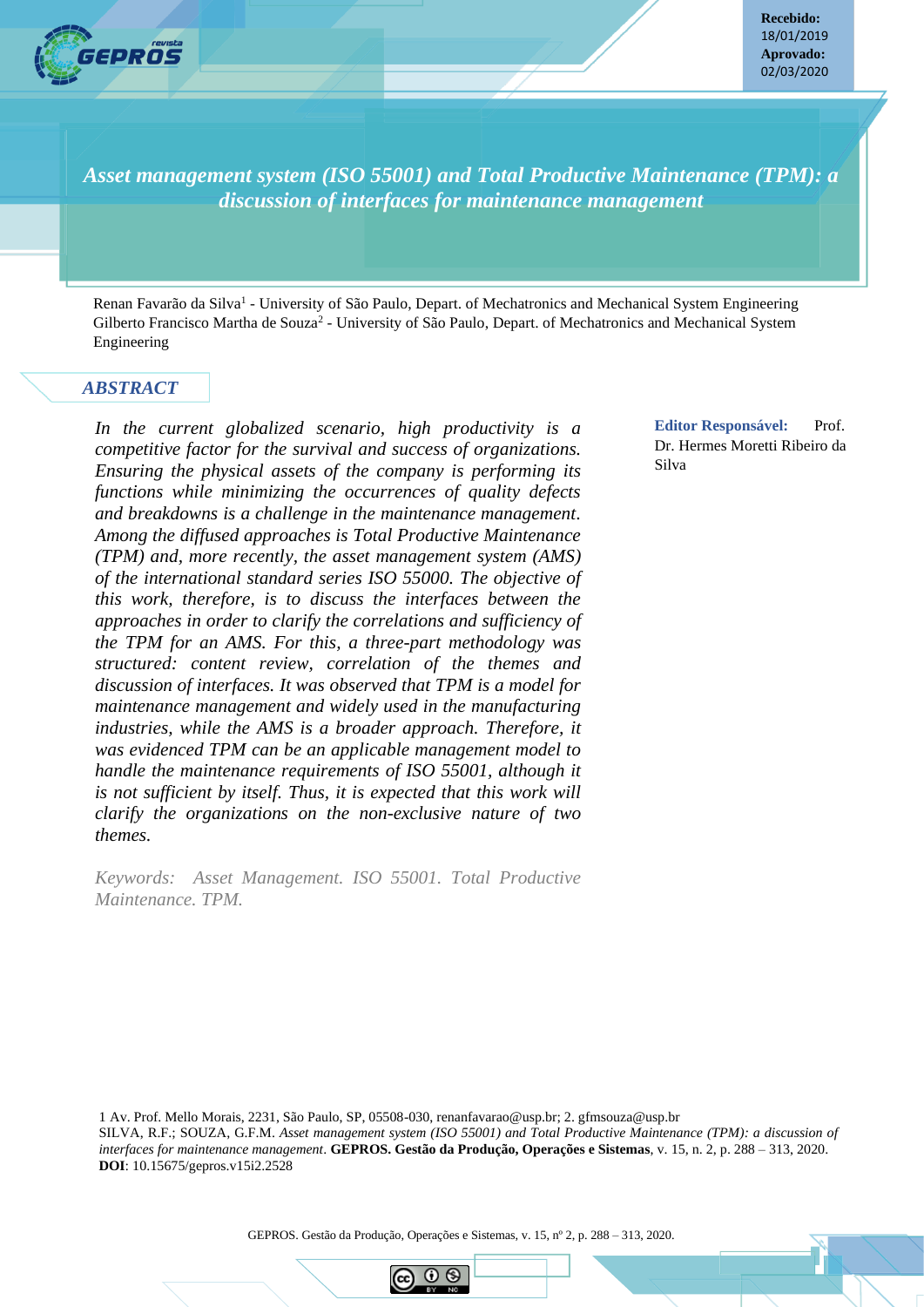#### **1. INTRODUCTION**

**FEPROS** 

Exposure to the global competitive landscape makes companies face the challenge of increasing the added value of their products and services. For Xenos (2014), high productivity ensures competitiveness. According to the author, a competitive organization "is the one that has the highest productivity among all its competitors and this is the best guarantee of survival."

Although industry has promoted the need to have, simultaneously with technological development, an organizational system, it was not until the twentieth century that the most significant ideas for work organization and business management emerged (KARDEC *et al.,* 2014).

Total Quality Management (TQM) is an approach to achieving long-term business success through customer satisfaction in which all members of the organization participate in improvements in process, in product, in service and in the culture in which they work (AMERICAN SOCIETY FOR QUALITY, 2013). For Lobo (2014), it is a widespread strategic approach that "aims to associate quality with all stages and processes of a company".

A maintenance management system integrates as part of TQM acting directly on the company's means of production, the equipment. However, maintenance activities have traditionally been regarded as a necessary evil and, only recently, have been recognizing maintenance as a strategic function (XENOS, 2014). For Resende and Dias (2014), over the years, companies have seen maintenance as an opportunity to keep production processes at high levels, whose investments are responsible for preventing production and equipment losses.

Total Productive Maintenance (TPM) is a management model that seeks to improve systems through the elimination of losses, reduction of production failures and downtime and the development of team and equipment (RESENDE; DIAS, 2014). For Netto (2008), it is a management system for the administration of maintenance operations, in which there is a close relationship between people and equipment. Thus, the reduction of costs by reducing of operational failures and defects through TPM is an approach to maintain the company's competitive advantage (GIRÃO; AMORIM; MASIH, 2016).

GEPROS. Gestão da Produção, Operações e Sistemas, v. 15, nº 2, p. 288 - 313, 2020.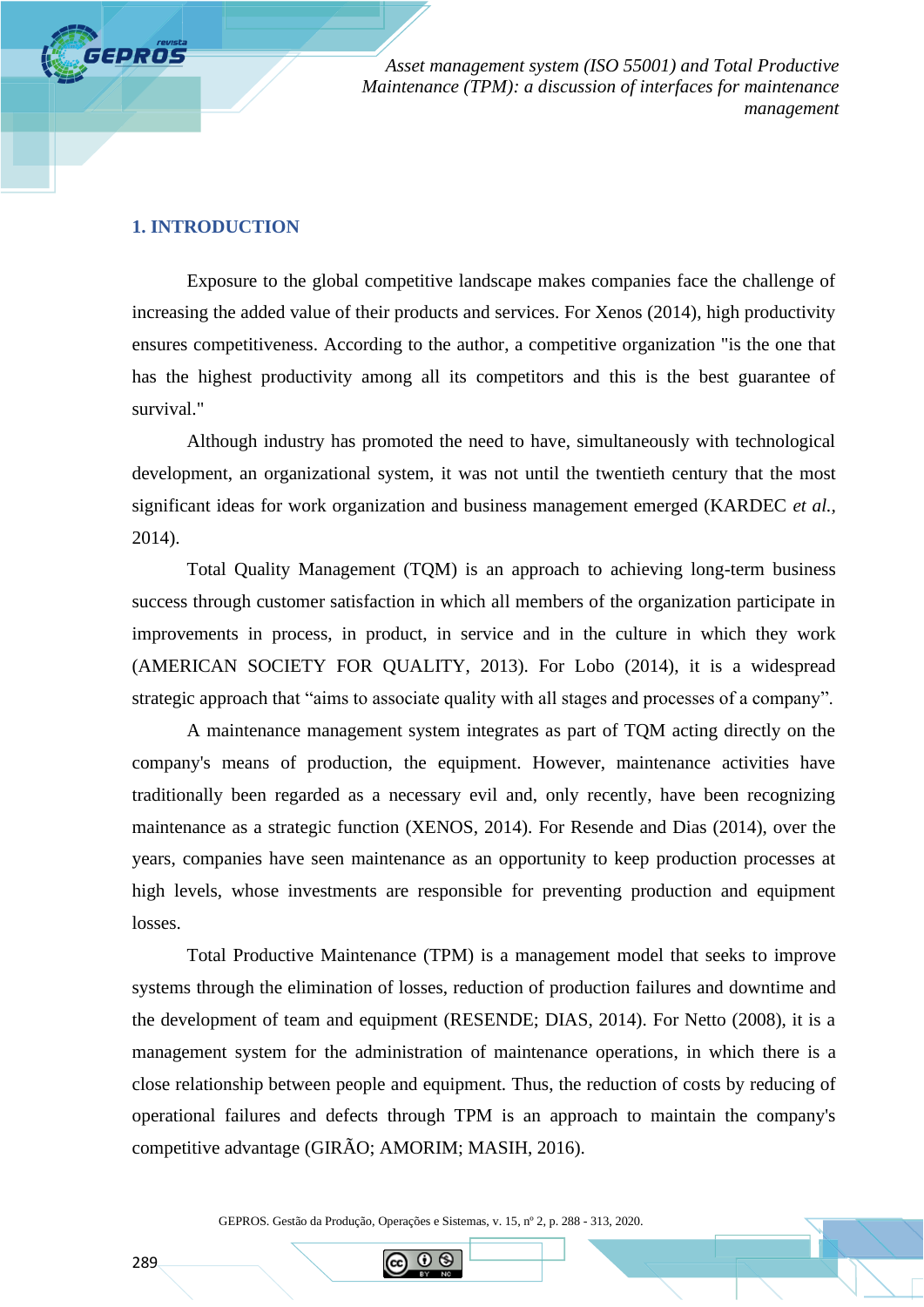In 2014, however, a new international standard came into force applicable to maintenance: the ISO 55000 series for asset management. Even though the requirements of ISO 55001 apply to other asset types, the standard is designed to be used for physical asset management (ISO, 2014). Thus, the publication of an international standard leads companies to rethink the maintenance management structure aiming at competitiveness and excellence.

#### **1.1 Problem**

**GEPROS** 

Although implementing the standard drives proactive asset maintenance leading to fewer failures, less waste and improved services (IHEMEGBULEM; BAGLEE, 2016), the issue is very recent. For Bo (2015), asset management is still underexplored in manufacturing industries and, for organizations without the immediate demand for alignment of requirements, the likelihood of allocating time and resources to the subject remains very low.

It is also observed that the subject is little explored by the academy according to bibliometric study in the SCOPUS base evidenced by the authors Halasz and Ferraz (2016). In Brazil, the scientific production on the subject is even scarcer. The national articles found aim to review the literature and history without any association with traditional maintenance management models or integrated management with other management systems, such as Tavares and Gomes (2015).

In addition, the international standard ISO 55001, which dictates the necessary requirements for implementation and certification of an asset management system (AMS), is not specific in setting out its statements. In the words of Ihemegbulem and Baglee (2016), "the document can be seen as limited in that it says what needs to be done, but not how to do it." Therefore, questions may be raised by companies that already have organizational models in place for maintenance management, for example, TPM.

In this context, this paper aims to answer the following questions about the interface between asset management system (AMS) and Total Productive Maintenance (TPM):

a) How does the ISO 55001-based AMS relate to TPM?

b) What are the interfaces between the standard structure and the TPM pillars?

c) How does the scope of the TPM relate to meeting the requirements of the standard?

Through these questions, the objectives of the research were elaborated.

GEPROS. Gestão da Produção, Operações e Sistemas, v. 15, nº 2, p. 288 - 313, 2020.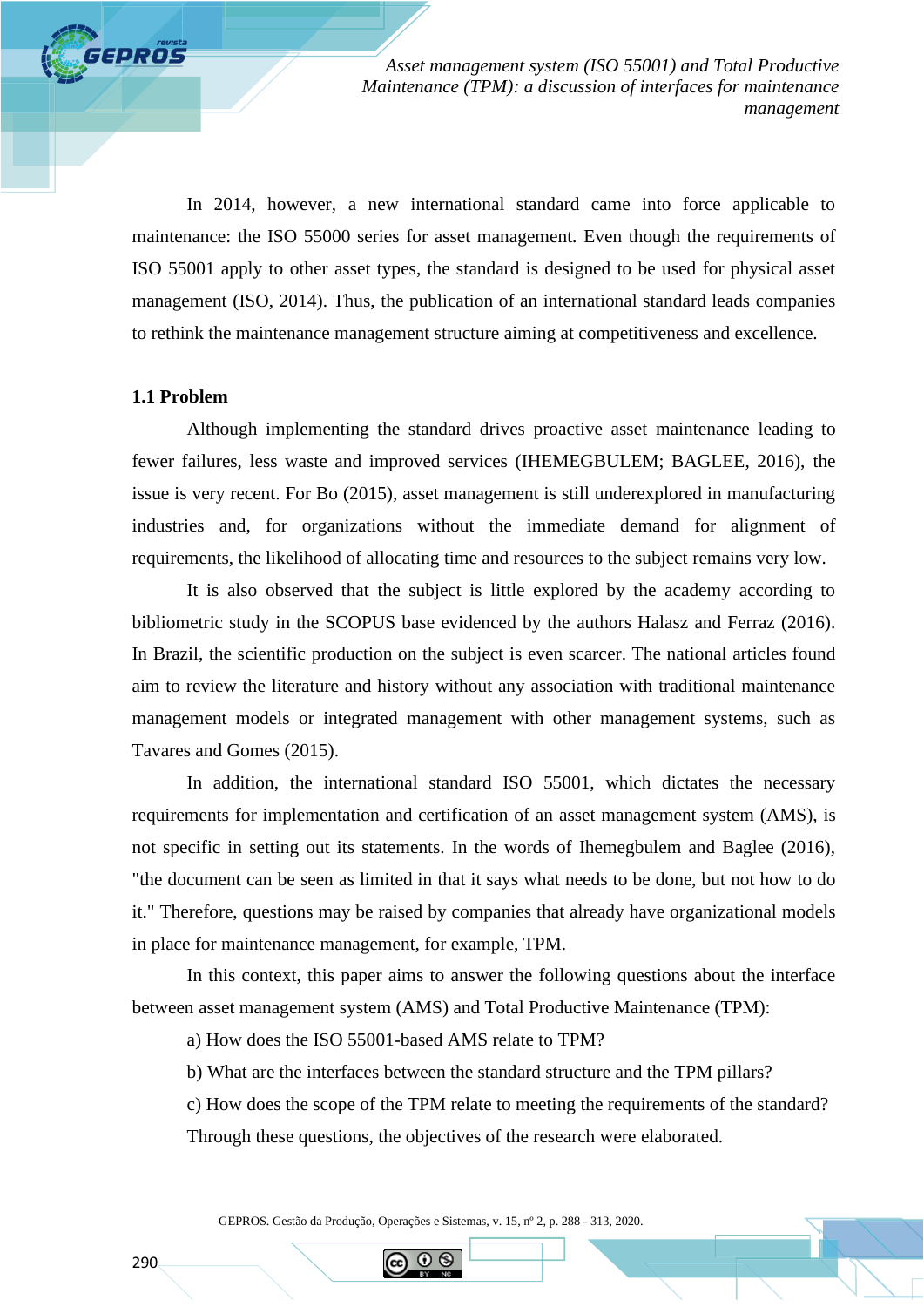## **1.2 Objectives**

*SEPROS* 

The general objective of this work is to discuss the interfaces between the maintenance management based on the asset management system (AMS) according to the framework of ISO 55001 and Total Productive Maintenance (TPM).

To achieve this objective, the following specific objectives are defined:

- a) Discuss the principles and pillars of TPM;
- b) Review the requirements of ISO 55001 for an AMS;
- c) Relate the structure of the ISO 55001 standard with the TPM;
- d) Represent the AMS interfaces with the TPM.

# **1.3 Justification**

Among the challenges of organizations is the need to sustain and often improve operational efficiency and customer satisfaction while reducing investment and operating costs (MITCHELL, 2002). For this, there is not a success rule valid for all organizations. However, for companies seeking international performance standards within competitive markets, asset management brings, from the context of the organization, a new proposal to achieve strategic objectives (INTERNATIONAL COPPER ASSOCIATION, 2015).

Although the publication of the ISO 55000 series of asset management systems is an international milestone for the evolution of maintenance management, research on this subject is scarce. On the Science Direct platform, 59 published documents were identified with the search term "ISO 55000" until August 2019, however only 7 of these were actually related to asset management within the scope of the physical assets and scope of the standard.

In Brazil, in a literature review in the annals of the National Meeting of Production Engineering (*Encontro Nacional de Engenharia de Produção*, ENEGEP) and the Symposium of Production Engineering (*Simpósio de Engenharia de Produção*, SIMPEP) in the last 5 years, since the publication of the standard, only 3 papers were identified with the terms "ISO 55000" or "ISO 55001" in their titles and summaries. With the term "Assets", 105 jobs were identified, however, only 6 other jobs used the term in the context of maintenance and asset management.

GEPROS. Gestão da Produção, Operações e Sistemas, v. 15, nº 2, p. 288 - 313, 2020. On the other hand, the theme of Total Productive Maintenance was present in the national publications of the same events in the last 10 years (2009-2018). During this period, 34 and 37 papers published in ENEGEP and SIMPEP respectively were identified. Most of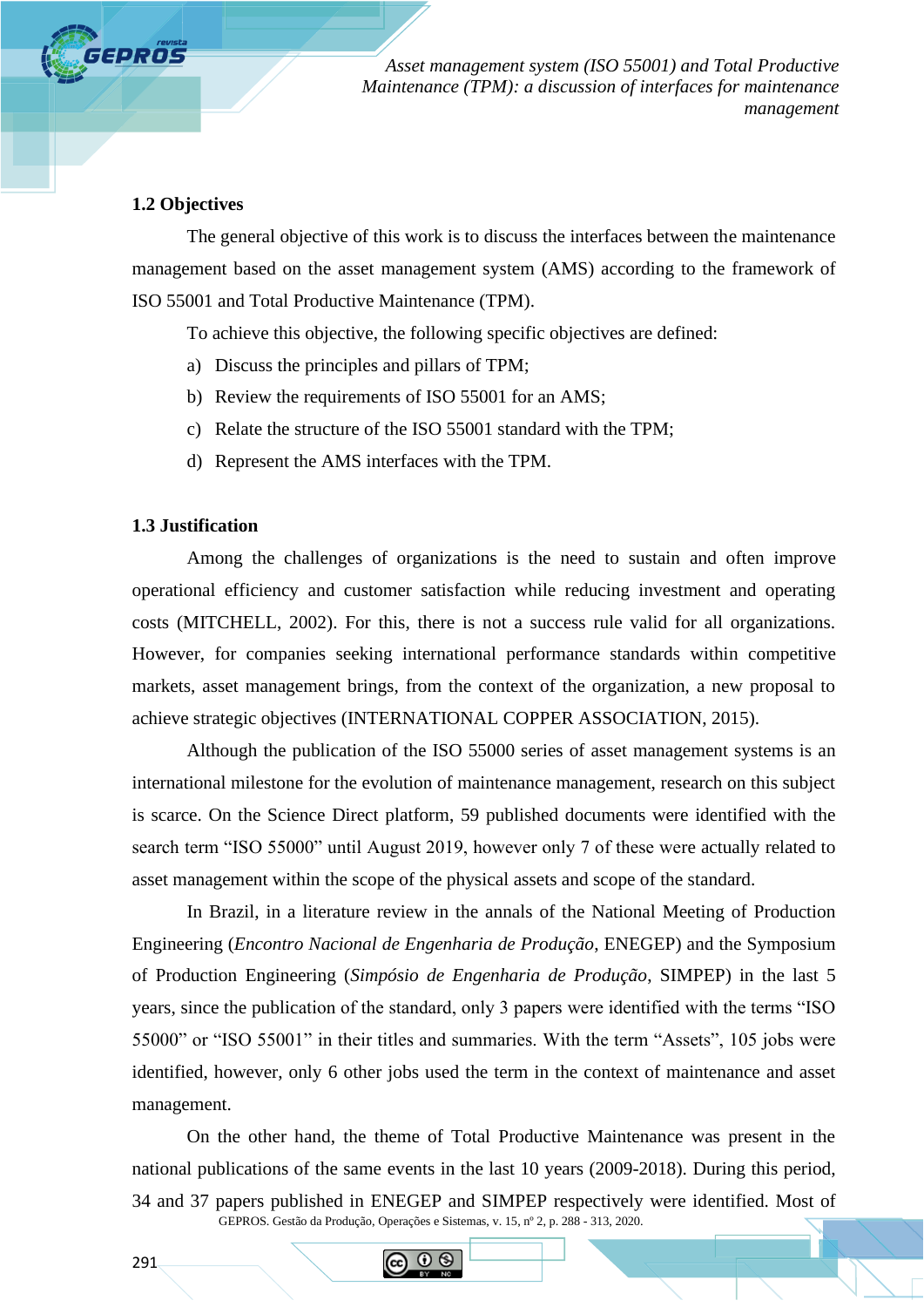them approach the theme through case studies and evaluation of the results, showing an approximation with the industry.

Thus, the development of this work is expected to contribute to asset management research in the context of industrial maintenance. The discussion of the requirements for the asset management system (AMS) as per the international standard series ISO 55000 and the Total Productive Maintenance (TPM) program can give a better understanding of how the approaches relate, guiding organizations and providing opportunities for future research and applications.

To explore the topic more effectively, the work is structured in five chapters. In this first, the introduction punctuated the scenario and justification for the research, as well as presented the general and specific objectives. The remaining chapters are intended for bibliographic reviews, presentation of methods, discussion of results and considerations, followed by references.

# **2. THEORETICAL REFERENTIAL**

This chapter is divided into 3 sections to present the main research themes. Section 2.1 presents a history of maintenance management evolution. Following, the concepts of Total Productive Maintenance (TPM) and asset management system (AMS) in accordance with the requirements of ISO 55001 are deepened in, respectively, in sections 2.2 to 2.3 for the development of the work.

### **2.1 Maintenance management**

The scenario and discussions established for the maintenance management universe are quite different from a few years ago. According to Bo (2015), maintenance for a long time was seen only as a cost and therefore should be minimized. This context favored short-term decision-making rather than more detailed planning for the future.

In its history, maintenance can be divided into three generations as shown in Figure 1. The first generation represented the era of mechanization, followed by industrialization and automation in the second and third generations. For Siqueira (2014), "each stage is characterized by a different stage of technological evolution of the means of production and the introduction of new concepts and paradigms in maintenance activities".

GEPROS. Gestão da Produção, Operações e Sistemas, v. 15, nº 2, p. 288 - 313, 2020.

 $\odot$   $\odot$ 

**FEPROS**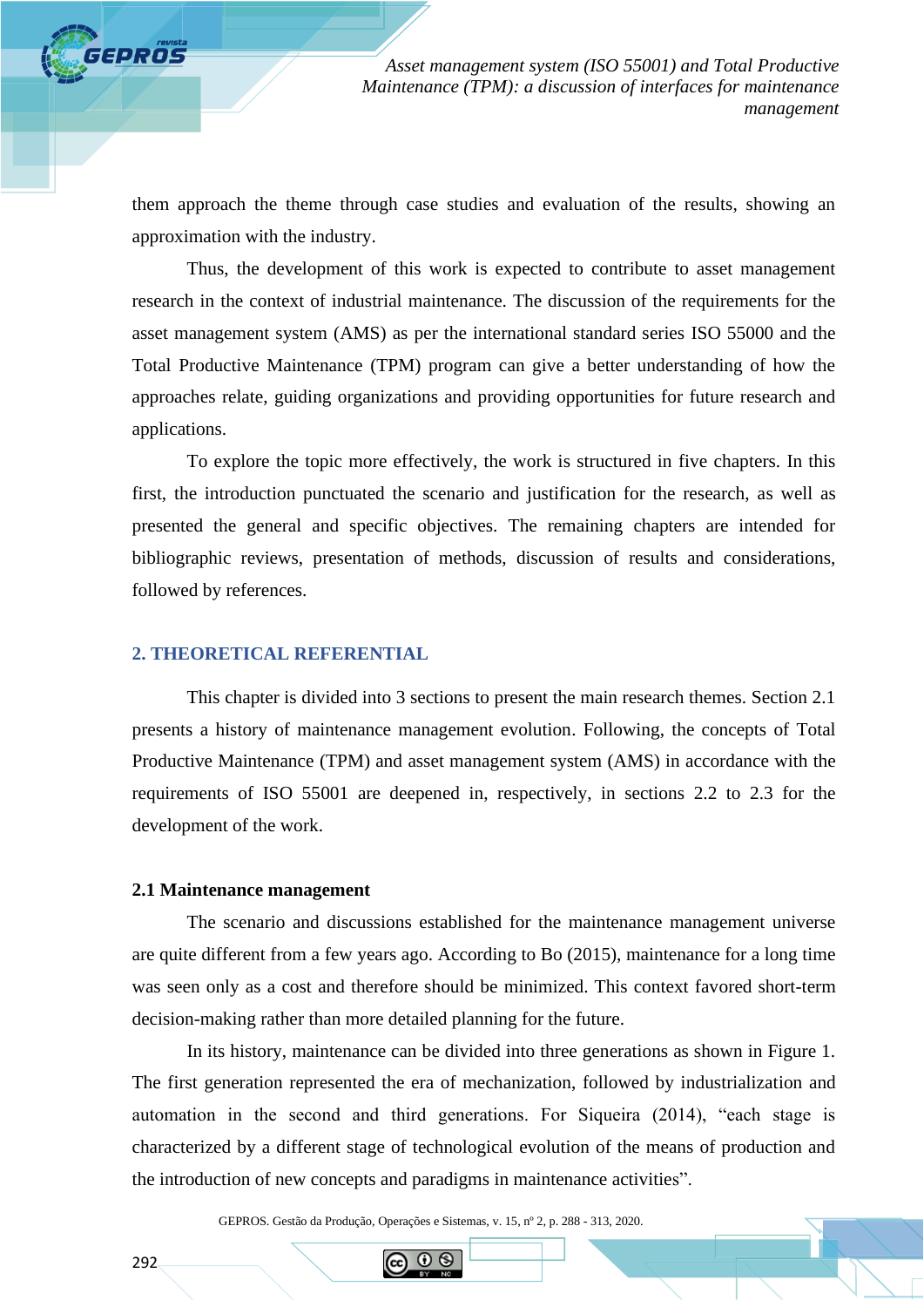

**Figure 1** – Maintenance evolution



Source: Adapted and translated from Siqueira (2014).

The shift from repair task force maintenance to a structure influenced by project management theories began in the 1970s (BO, 2015). Period in which there was the strengthening of maintenance planning and control given to the most accessible computers and the emergence of the first computerized systems for maintenance management (TAVARES; GOMES, 2015). It was also during this period that the introduction of Total Productive Maintenance (TPM) was introduced, as a reflection of Total Quality techniques (SIQUEIRA, 2014).

In the 1980s, quality control and continuous improvement were introduced. In the 1990s, with system integrations and the introduction of the Balanced Scorecard, new ideas for industrial maintenance emerged (BO, 2015). It was during this period that the concepts of planned maintenance optimization, best production practices, performance indicators and quality standards influenced maintenance (TAVARES; GOMES, 2015; BO, 2015).

Only in the 2000s when asset management was properly developed as a response to the demand for standardization of physical asset management. According to Kardec *et al.* (2014), originally focused on the financial aspect, "came to be considered an activity that, applied to the various areas of the company, promoted an appropriate format for the management of physical assets, providing a greater return for shareholders".

For Tavares and Gomes (2015), maintenance is no longer a mere repair function, but one of the most important functional areas of the company. Therefore, maximizing returns on investments in physical assets, while ensuring safety and environmental preservation, is more critical than ever (STANFORD, 2015).

GEPROS. Gestão da Produção, Operações e Sistemas, v. 15, nº 2, p. 288 - 313, 2020.

**IS**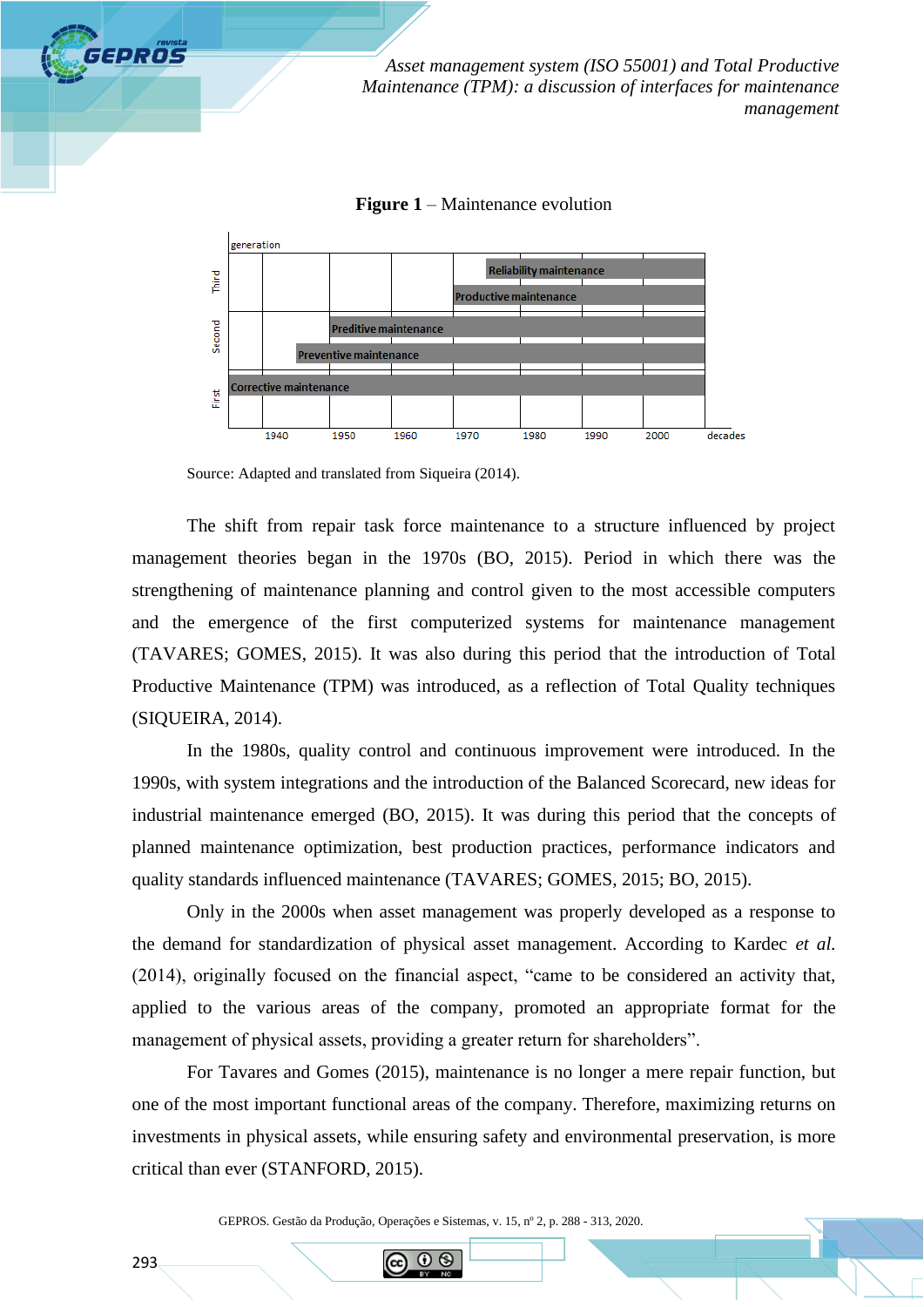## **2.2 Total Productive Maintenance (TPM)**

GEPROS

With the end of World War II, the second generation of maintenance history begins, around 1950. According to Siqueira (2014), this period lasted until the mid-1970s and was marked by the effort of postwar industrialization, with dissemination of production lines and industrial processes. Due to the scarcity of skilled labor, costs were rising with failures due to automation processes. It was during this period that the availability and useful life at low costs gained focus on equipment in industrial environments (SIQUEIRA, 2014).

This context motivated the development of preventive and predictive maintenance techniques, oriented to minimize the impacts of failures on processes and means of production. In the mid-1970s, these techniques were organized and integrated by Total Productive Maintenance (TPM) as a result of postwar Japanese restructuring (SIQUEIRA, 2014) by Seiichi Nakajima.

Nakajima was responsible for studying American preventive maintenance from the 1950s and later making visits to manufacturing companies in the United States and Europe during the 1960s. Based on his observations and combining these ideas with Total Quality Control (TQC) and full worker involvement, developed TPM and introduced it to Japan in 1971. In 1987, Nakajima led a mission to the United States to promote TPM at the Fourth International Maintenance Conference, where it aroused great interest in TPM implementation in the USA (NAKAJIMA, 1988).

Since then TPM has undergone improvements over the last decades. According to Palmeira and Tenório (2002, apud Marocco (2013)), the program had 4 generations, as shown in Table 1.

GEPROS. Gestão da Produção, Operações e Sistemas, v. 15, nº 2, p. 288 - 313, 2020.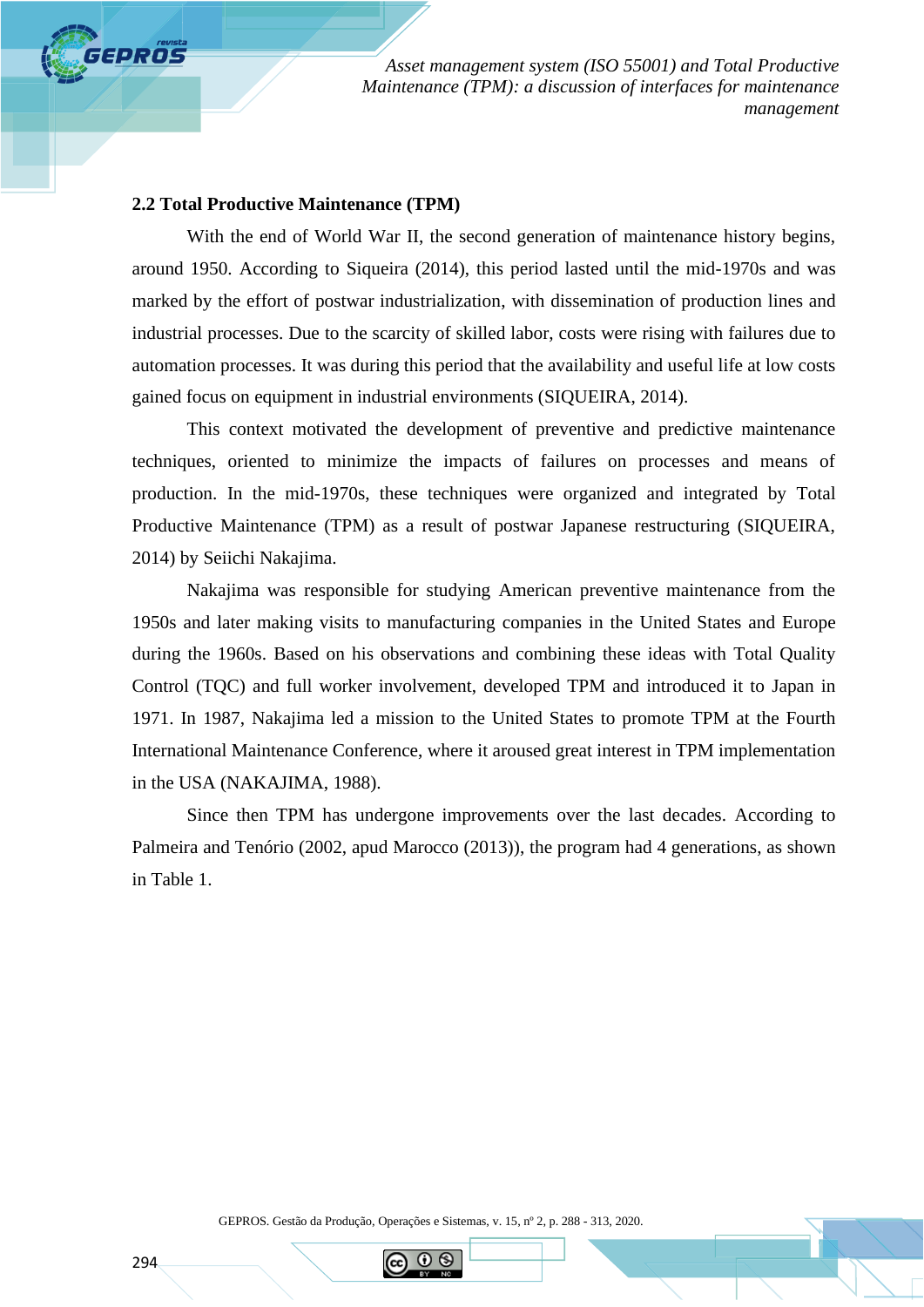

|           | $1st$ generation             | $2nd$ generation | $3rd$ generation                                                          | $4th$ generation                                                      |  |
|-----------|------------------------------|------------------|---------------------------------------------------------------------------|-----------------------------------------------------------------------|--|
|           | 1970                         | 1980             | 1990                                                                      | <b>2000</b>                                                           |  |
| Estrategy | maximum equipment efficiency |                  | Production and<br><b>TPM</b>                                              | Management and<br><b>TPM</b>                                          |  |
| Approach  | Equipment                    |                  | Production system                                                         | Overall company<br>system                                             |  |
| Losses    | Failures                     |                  | 16 losses<br>(equipment,<br>human factors and<br>production<br>resources) | 20 losses (process,<br>inventory,<br>distribution and<br>procurement) |  |

**Table 1** – Four generations of TPM

Source: Translated of Palmeira e Tenório (2002) apud Marocco (2013).

According to Nakajima (1988), the goals of TPM are two: zero breakdowns and zero defects. In the author's words, "TPM is an innovative approach to maintenance that optimizes equipment effectiveness, eliminates breakdowns and promotes operator self-maintenance through routine workforce activities." Thus, we highlight the three most important characteristics of TPM: activities to maximize equipment effectiveness, autonomous maintenance by operators, and small group activities led by the company (NAKAJIMA, 1988).

For Netto (2008), the central idea of TPM is to arouse in the operator the care relationship that he must have with his work equipment. Denis (2008) adds that the program is a profound change in the mindset of the operator. According to the author, the program alters the old paradigm that operators work on machine operation and maintenance personnel, when in trouble, repair. However, according to TPM principles, everyone is responsible for the equipment.

Ahuja and Kahmba (2008) carried out an in-depth literature review on TPM and represented the program in eight pillars, aligned with what the Japan Institute of Plant Maintenance (JIPM) suggests and promotes, and depicted in Figure 2:

GEPROS. Gestão da Produção, Operações e Sistemas, v. 15, nº 2, p. 288 - 313, 2020.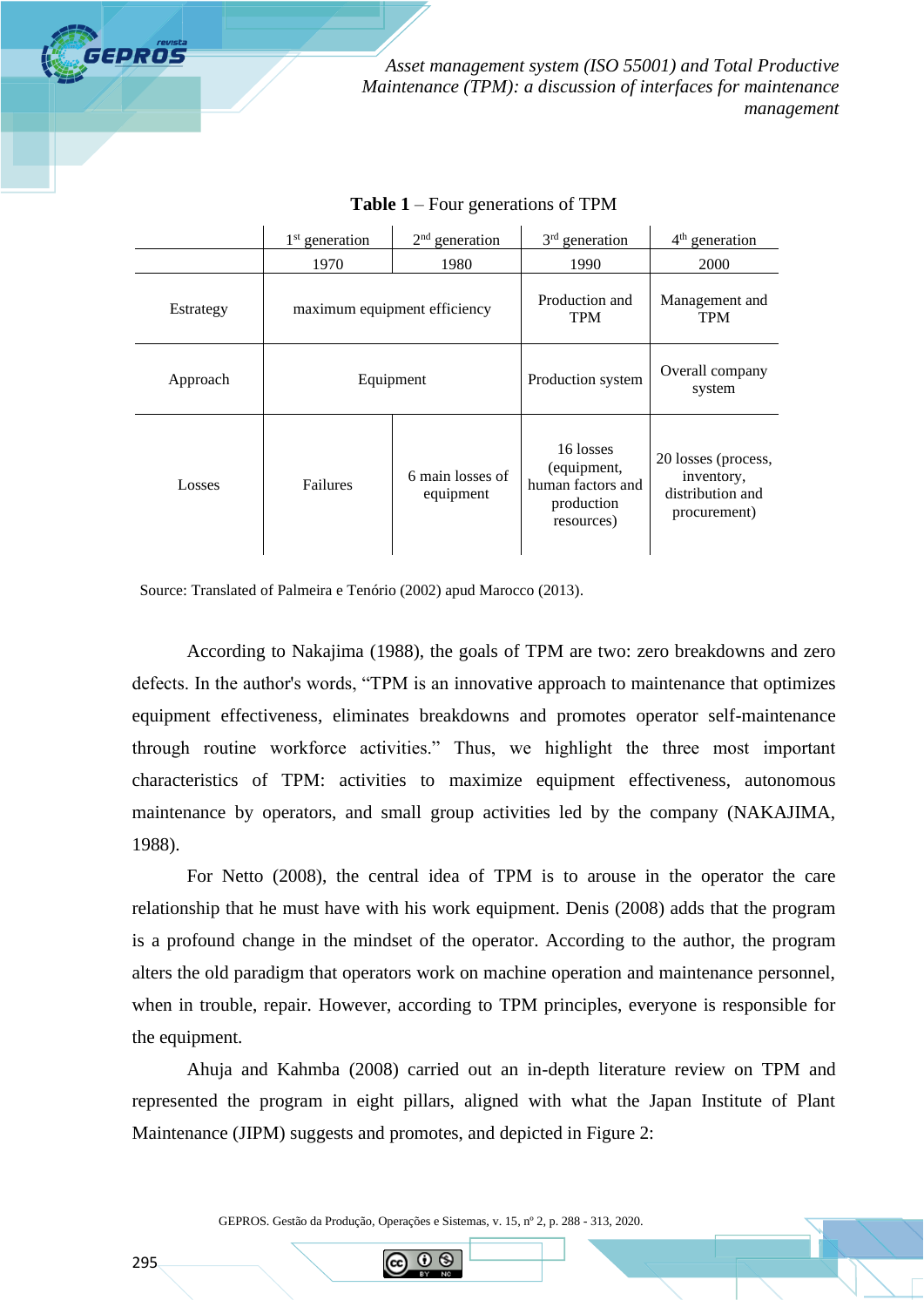

- 1. Autonomous maintenance (AM)
- 2. Focused maintenance
- 3. Planned maintenance
- 4. Quality maintenance
- 5. Education & Training
- 6. Safety, Health & Environmental
- 7. Office TPM
- 8. Development management



implementation





As noted in Figure 2, the foundation of the TPM structure is the 5S. According to Singh et al. (2012), problems cannot be recognized if workplaces are disorganized. In this way, cleaning and organizing help identify problems and, once they are visible, provide the opportunity for improvement.

The goal of any TPM program is therefore to improve productivity and quality along with an increase in employee morale and job satisfaction (Singh et al., 2012). Everyone in the company, at any level, should be involved in the culture and activities for TPM's success (MAROCCO, 2013).

GEPROS. Gestão da Produção, Operações e Sistemas, v. 15, nº 2, p. 288 - 313, 2020.

 $\odot$   $\odot$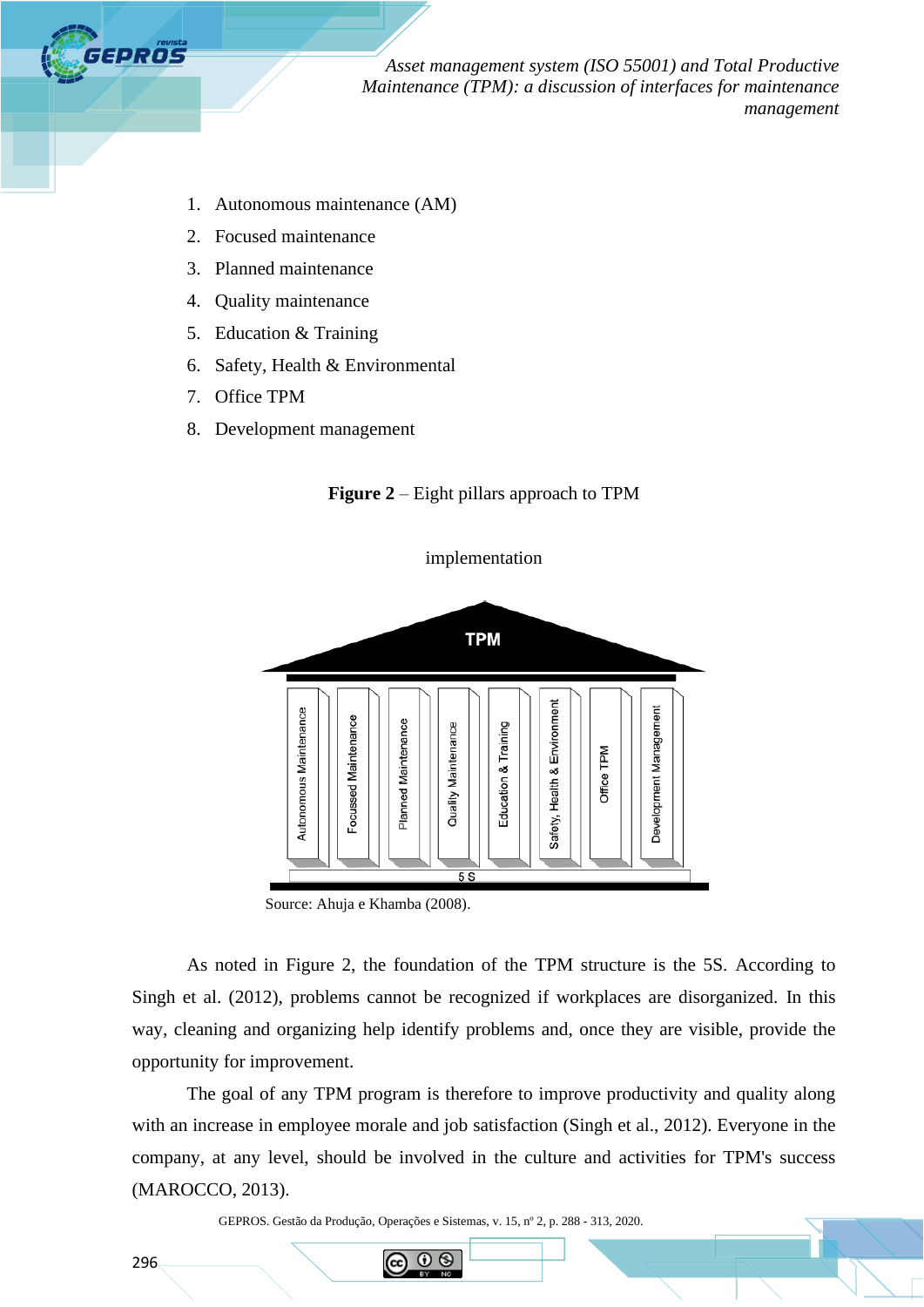## **2.3 Asset Management System (AMS)**

GEPROS

Asset management had its first discussions in the early 2000s. However, it was not until 2014 that the series of international ISO 55000 standards for asset management was published, formalizing a new stage for maintenance management. The evolution until the publication of the standard was structured by Kardec et al. (2014), highlighting the main facts and entities involved, as shown in Table 2.

| Year            | Entity                                                                                                                          | Fact                                                                                                                                                                                                                                                   |  |  |
|-----------------|---------------------------------------------------------------------------------------------------------------------------------|--------------------------------------------------------------------------------------------------------------------------------------------------------------------------------------------------------------------------------------------------------|--|--|
| 2000            | <b>National Property</b><br><b>Management Association</b><br>(NPMA) and American<br>Society for Testing and<br>Materials (ASTM) | "E53 Asset/Property Management Standards<br>Committee" for the development, maintenance<br>and dissemination of practices, standards and<br>performance standards for asset management<br>systems and personal property asset lifecycle<br>management. |  |  |
| 2004            | Institute of Asset<br>Management (IAM)                                                                                          | Development of Publicly Available Specification<br>55 (PAS 55), published by BSI                                                                                                                                                                       |  |  |
| 2008            | <b>British Standards Institution</b><br>(BSI)                                                                                   | PAS 55 Publication, Version 2                                                                                                                                                                                                                          |  |  |
| 2009            | <b>BSI</b> and International<br>Organization for<br>Standardization (ISO)                                                       | Defines PAS 55 as the basis for the international<br>asset management standard.                                                                                                                                                                        |  |  |
|                 | <b>ASTM</b>                                                                                                                     | ASTM E53 decides to join development of<br>international asset management standard                                                                                                                                                                     |  |  |
| 2010<br>to 2013 | <b>ISO</b>                                                                                                                      | Development of International Asset Management<br>Standard (ISO 55000)                                                                                                                                                                                  |  |  |
| 2014            | ISO and Associação<br>Brasileira de Normas<br>Técnicas (ABNT)                                                                   | Launch of the ISO 55000 and ABNT NBR ISO<br>55000 Standards series (Portuguese version)                                                                                                                                                                |  |  |

Source: Adapted and translated from Kardec *et al.* (2014).

In 2004, the British Standardization Institution (BSI) pioneered the publication of Publicly Available Specification 55 (PAS 55) which was reviewed and revealed a strong need

GEPROS. Gestão da Produção, Operações e Sistemas, v. 15, nº 2, p. 288 - 313, 2020.

(i) (s)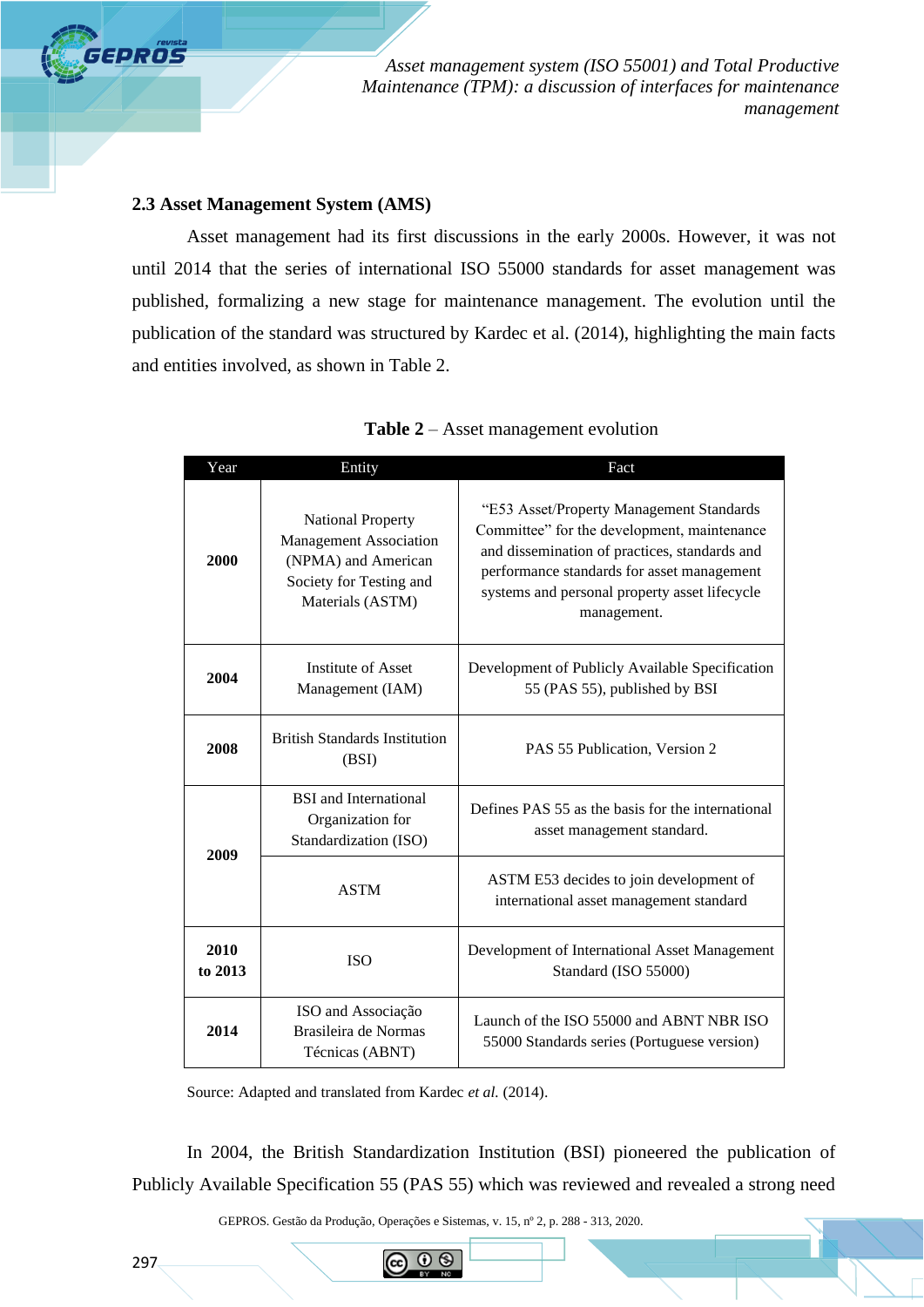for good asset management practices. Shortly thereafter, in 2008, it underwent a review. Already in 2009, BSI, supported by the Asset Management Institute (IAM), formed a commission to develop an international standard based on PAS 55 references and other industry learning from around the world (STANFORD, 2015).

Brazil, represented by the Brazilian Maintenance Association (*Associação Brasileira de Manutenção e Gestão de Ativos,* ABRAMAN), participant of the Global Forum on Maintenance and Asset Management (GFMAN), together with the Brazilian Association of Technical Standards (*Associação Brasileira de Normas Técnicas*, ABNT), participated in the creation of the standard (TAVARES; GOMES, 2015). In January 2014, all global effort and engagement resulted in the publication of the ISO 55000 series of standards by the International Organization for Standardization (ISO). It was then translated into Portuguese and valid from March of the same year with the ABNT ISO 55000, ABNT NBR ISO 55001 and ABNT NBR ISO 55002 asset management standards.

It is in ISO 55001, Asset Management - Management Systems - Requirements, where the requirements for establishing, implementing, maintaining and improving a management system for asset management are specified. ISO 55000 and ISO 55002 specify overview, principles and terminologies and guidelines for the application of ISO 55001, respectively. Therefore, it is ISO 55001 that organizations must meet in order to implement and certify a standardized asset management system.

Asset management represents "a cultural change in the strategic planning of companies that add to the traditional view on products and customers to the view of assets and the value they are capable of generating for the business" (INTERNATIONAL COPPER ASSOCIATION, 2015). In this context, the paradigm shift represents a trend towards longterm planning and reinforces the role of maintenance in business sustainability through asset management.

For Stanford (2015), ISO 55001 does not reveal what to do to manage physical assets. The standard, like most other international management standards, provides flexibility in how to meet requirements. Thus, the ISO 55000 series of standards is a detailed and comprehensive standardization that helps the implementation of a physical asset management system in the organization (IHEMEGBULEM; BAGLEE, 2016). However, the standard allows different companies to employ various strategies to meet deployment requirements.

GEPROS. Gestão da Produção, Operações e Sistemas, v. 15, nº 2, p. 288 - 313, 2020.

റ ഭ

**GEPROS**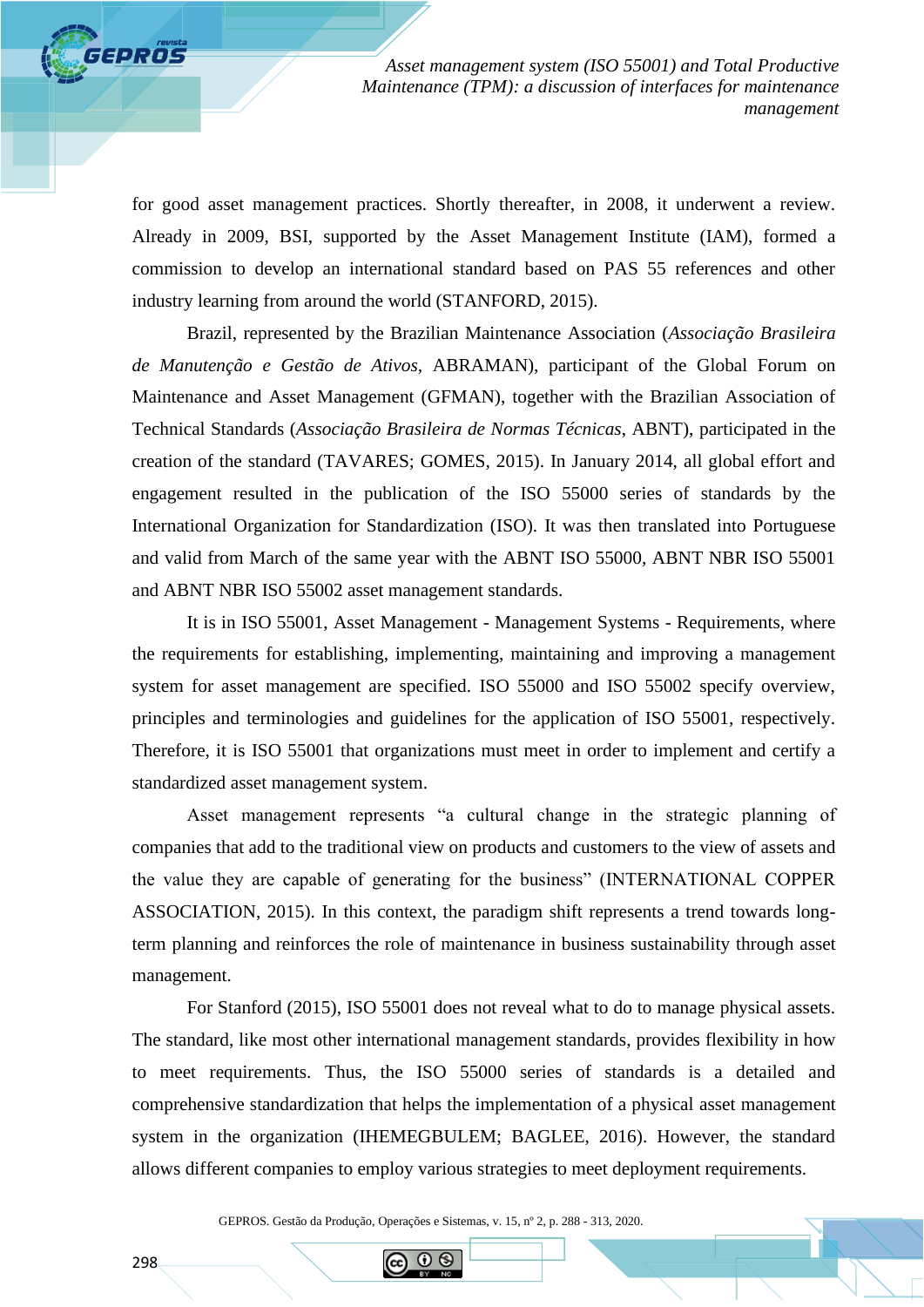

## **3. METHODOLOGICAL PROCEDURES**

#### **3.1 Study object**

In engineering research, no method should be privileged over another (BORREGO; DOUGLAS; AMELINK, 2009). For the authors, the choice of the methodology should be guided by the research questions. Therefore, in this work, the use a qualitative approach of exploratory objectives, bibliographic procedure and comparative investigation technique was chosen, according to the research classifications of Gil (2002).

Total Productive Maintenance (TPM) methodology and the asset management system based on ISO 55001 are the main objects of work studies. Understanding both approaches is fundamental to answer the research questions.

# **3.2 Data collection and analysis procedures**

To achieve the proposed objectives, the methodology was structured in three stages:

I. Content review: the literature review identifies the pillars of the Total Productive Maintenance program for maintenance management and the structure and requirements of the asset management system in accordance with ISO 55001;

II. Correlation of the themes: by means of a comparative analysis, the two approaches in maintenance management are correlated;

III. Interface discussion: through a graphical representation, the interactions between the two approaches to maintenance management are discussed.

#### **4. RESULTS AND DISCUSSION**

In this chapter, we present and discuss the results obtained according to the work methodology. To this end, the first section is intended for the presentation of the in-depth content review, followed by the correlation of the themes in the next section and, in the third section, the discussion of the interfaces between the two approaches.

#### **4.1. Content review**

It is essential for the correlation of the two themes that the contents be reviewed in sufficient detail for a comparative analysis between the key points that underpin each approach. Therefore, this section presents the results of the content reviews of the eight pillars

GEPROS. Gestão da Produção, Operações e Sistemas, v. 15, nº 2, p. 288 - 313, 2020.

 $\odot$  6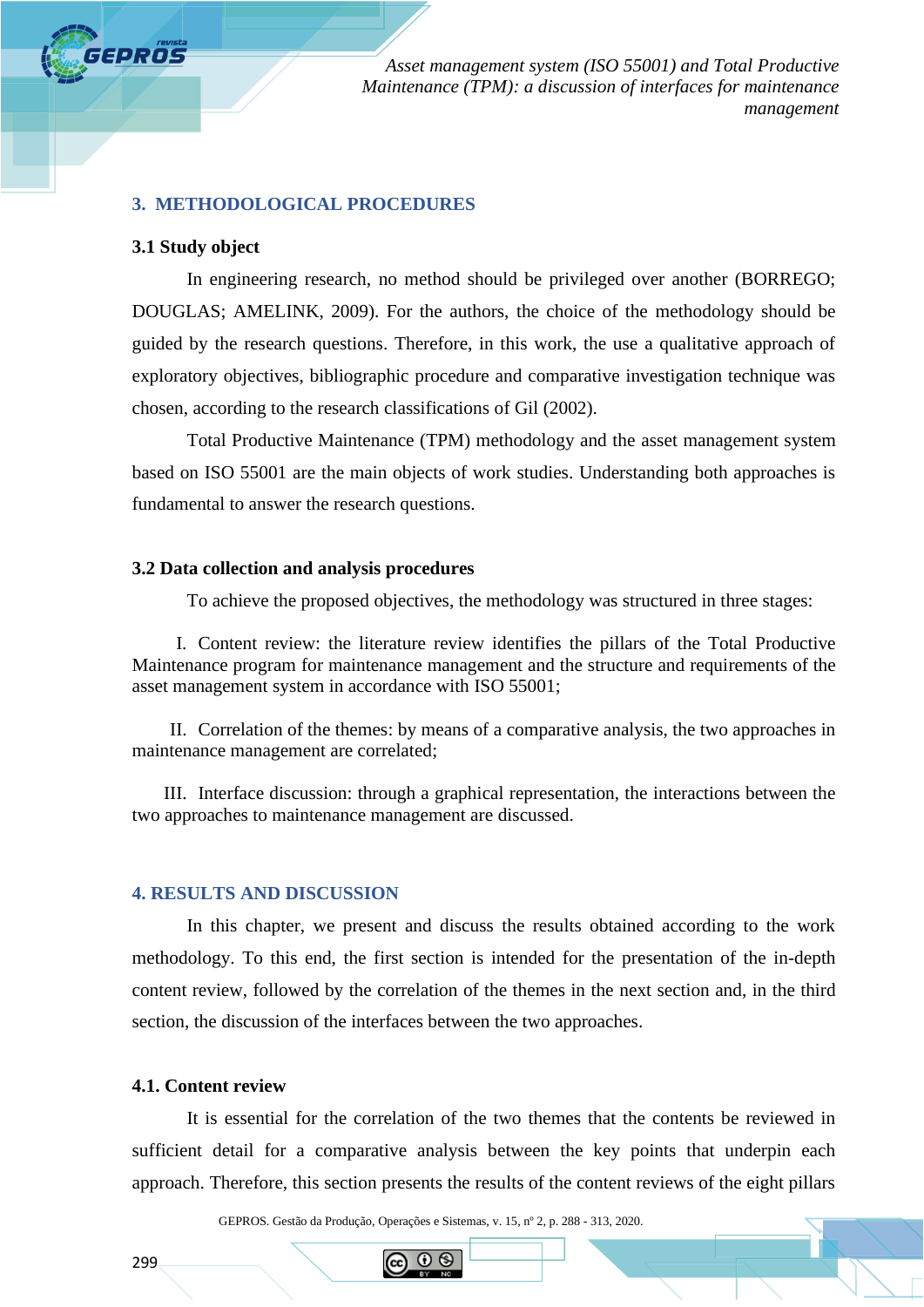that underlie the TPM and the structure and requirements of the AMS in accordance with ISO 55001. For better understanding, TPM pillars are sequentially organized and presented in eight individual subsections:

# **4.2. Autonomous Maintenance**

**GEPROS** 

For Singh et al. (2012), Autonomous Maintenance (AM) is based on the concept that operators take care of small maintenance tasks, concentrating technical maintenance staff for higher value activities and technical repairs. In other words, "it is the maintenance of the equipment made by the operators to guarantee a high level of productivity" (NETTO, 2008). Therefore, operators are responsible for monitoring their equipment during daily activities to prevent them from deteriorating (SINGH *et al*., 2012).

Netto (2008) highlights as objective of this pillar the operator's awareness of his responsibility with his work equipment through autonomous maintenance activities. Among the activities involved are simple tasks such as cleaning, lubrication, visual inspection, retightening among others (SINGH *et al*., 2012). Therefore, AM aims to motivate "the operation and maintenance teams, in a shared way, to reach the common goal of restoring and maintaining the basic condition of the equipment" by stopping its deterioration (PALMEIRA, 2001).

For Palmeira (2001), AM has two other objectives within the TPM. To the extent that it proposes operator performance in equipment, AM aims to spread practical knowledge about equipment functions, common problems and solutions. Still, it aims to awaken an active posture of operators with engineering and maintenance in search of improvements.

The issues addressed by the Autonomous Maintenance pillar, therefore, can be summarized as: promotion of equipment ownership and performance of basic maintenance tasks by operators (AHUJA; KHAMBA, 2008). Thus, the operation of the equipment is sought without breaking and eliminating defects through the active participation of operators (SINGH *et al*., 2012).

#### **4.2.1 Focused Maintenance**

GEPROS. Gestão da Produção, Operações e Sistemas, v. 15, nº 2, p. 288 - 313, 2020. The Focused Maintenance pillar aims, through the management of equipment operating information, to propose optimizations through improvement groups to eliminate losses (NETTO, 2008). For Ahuja and Khamba (2008), it addresses the identification and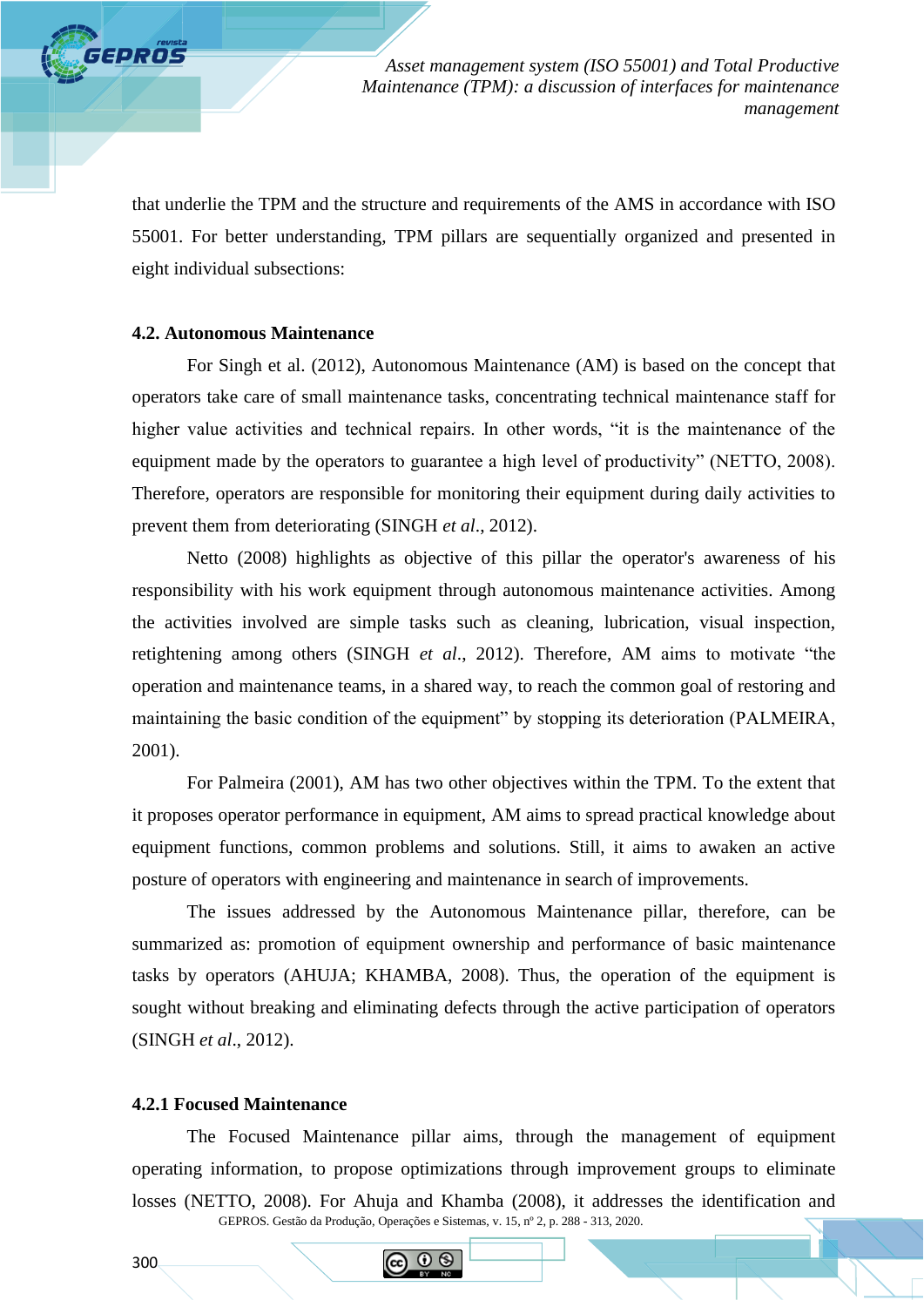systematic elimination of losses. Therefore, it is under this support that the organization elaborates the loss mitigation framework by specific tools (e.g., FMEA, why-why).

Specific improvements, as also referenced, maximize overall efficiency of equipment and processes by eliminating waste. For Palmeira (2001), losses are identified, measured and evaluated in order to set reduction targets. By identifying and blocking root causes, teams eliminate losses to equipment efficiency.

This continuous improvement cycle aligns with two other points supported by the Focused Maintenance pillar: achieving system efficiency improvement and overall equipment efficiency (OEE) of production systems (AHUJA; KHAMBA, 2008).

#### **4.2.2 Planned Maintenance**

**FEPROS** 

Since Autonomous Maintenance encompasses the simplest maintenance tasks by operators, the most complex and technical tasks fall under the responsibility of maintenance through Planned Maintenance (PALMEIRA, 2001). For Singh et al. (2012), this pillar aims to achieve "machines and equipment free from any breakdown and producing at the quality level necessary for customer satisfaction".

For Netto (2008), Planned Maintenance is responsible for all maintenance planning at its macro level. Maintenance can be performed as preventive maintenance, fault maintenance, corrective maintenance, predictive maintenance and maintenance prevention (SINGH et al., 2012). Because the pillar aims to achieve zero failure, a Planned Maintenance program should combine, at the lowest cost, time-based tasks (preventive maintenance), condition-based tasks (predictive maintenance), and correction tasks (corrective maintenance) (PALMEIRA, 2001).

The issues addressed by the Planned Maintenance pillar, therefore, can be summarized into: efficient and effective maintenance planning throughout the equipment life cycle, preparation of preventive maintenance checklists, and improvement in equipment and maintenance performance indicators (AHUJA; KHAMBA, 2008). Thus, Planned Maintenance is a proactive approach in which it utilizes trained and technical staff to help operators better maintain their equipment (SINGH *et al*., 2012).

For Palmeira (2001), as the implementation of planned maintenance evolves, there is a change in the pattern of predominant tasks by the maintenance team, migrating from predominance of break correction to conditions-based tasks. This pillar, therefore, contributes

GEPROS. Gestão da Produção, Operações e Sistemas, v. 15, nº 2, p. 288 - 313, 2020.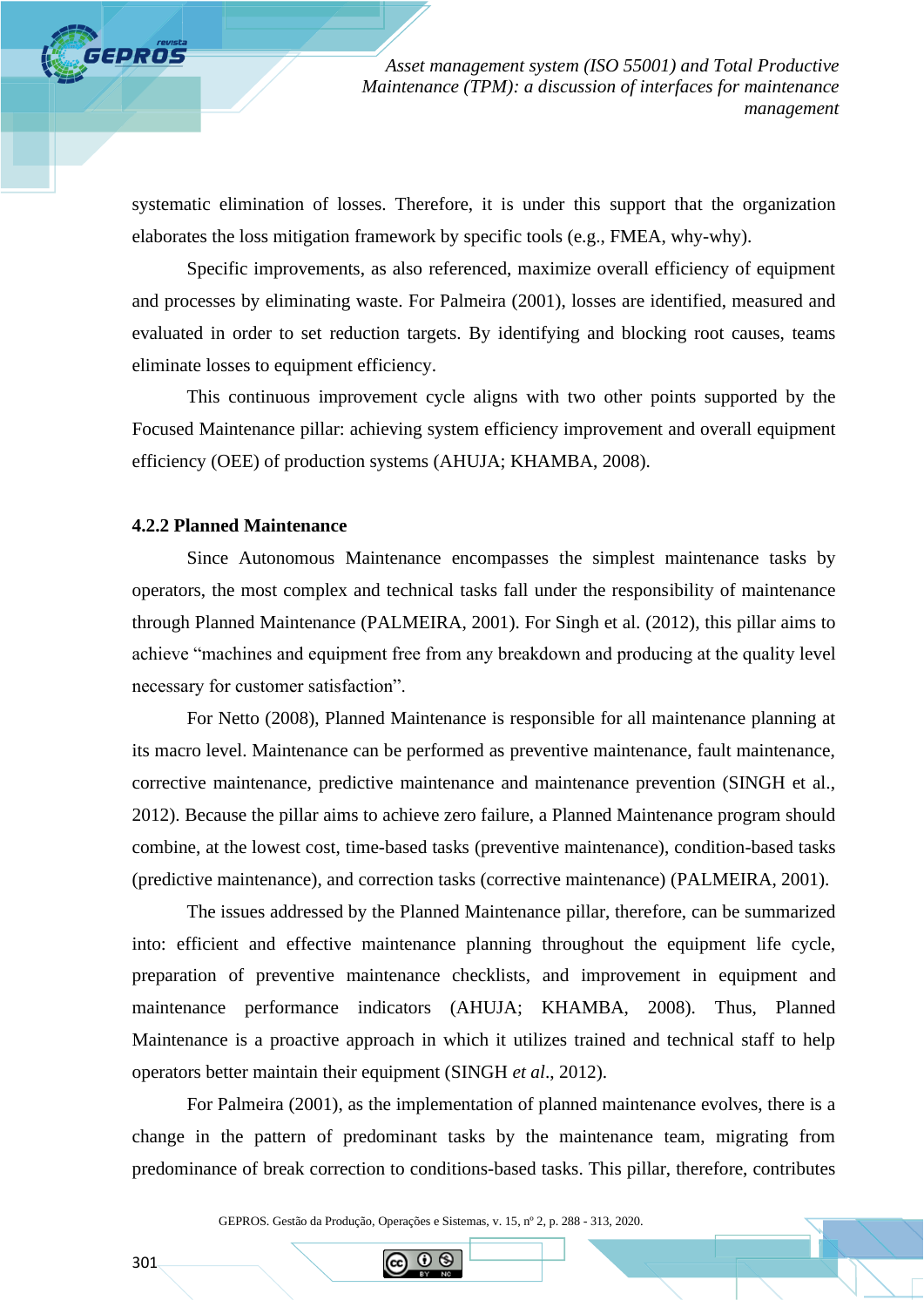to the reach and sustainability of machine availability, optimal maintenance costs and zero failure, among others (SINGH *et al*., 2012).

## **4.2.3 Quality Maintenance**

**GEPROS** 

Through the efficiency of Planned Maintenance and Autonomous Maintenance in production systems, the organization contributes to achieving zero equipment failure. However, TPM also prioritizes zero product defects. Thus, those responsible for the Quality Management System (QMS) must act in conjunction with maintenance management in order to achieve this common goal (NETTO, 2008).

For Ahuja and Khamba (2008), in addition to achieving zero defects, the Quality Maintenance pillar encompasses two other points: tracking and addressing equipment problems and root causes and surveying conditions (machine, labor and material) that impact product quality. In other words, the pillar is focused on customer satisfaction by delivering the highest quality products (SINGH *et a*l., 2012).

It is through Quality Maintenance that the necessary activities are carried out to ensure the manufacture of defect-free products (PALMEIRA, 2001). Once parameters that affect product quality are monitored and identified, specific improvements (through Focused Maintenance) eliminate process defects. Therefore, the pillar prioritizes quality assurance over quality control (SINGH *et al.*, 2012).

#### **4.2.4 Education & Training**

Continuous improvement is only possible through continuous improvement of knowledge and skills of the people involved at the different organizational levels (Singh *et al*., 2012). For Netto (2008), this pillar is responsible for controlling the knowledge of everyone involved in TPM, operators, maintainers and leaders. Therefore, educating and training are fundamental to achieve the goals proposed in the TPM since the change in people's behavior, the increase of knowledge about equipment and the acquisition of new skills are highlighted within the program implementation (PALMEIRA, 2001).

GEPROS. Gestão da Produção, Operações e Sistemas, v. 15, nº 2, p. 288 - 313, 2020. Palmeira (2001) emphasizes that the planning of the Education and Training program, during the process of TPM implementation, must be done by setting up a matrix of skills and competencies for all involved in the organization. In this proposal, employees are grouped by related activities and all the skills and competences listed for the proper development of their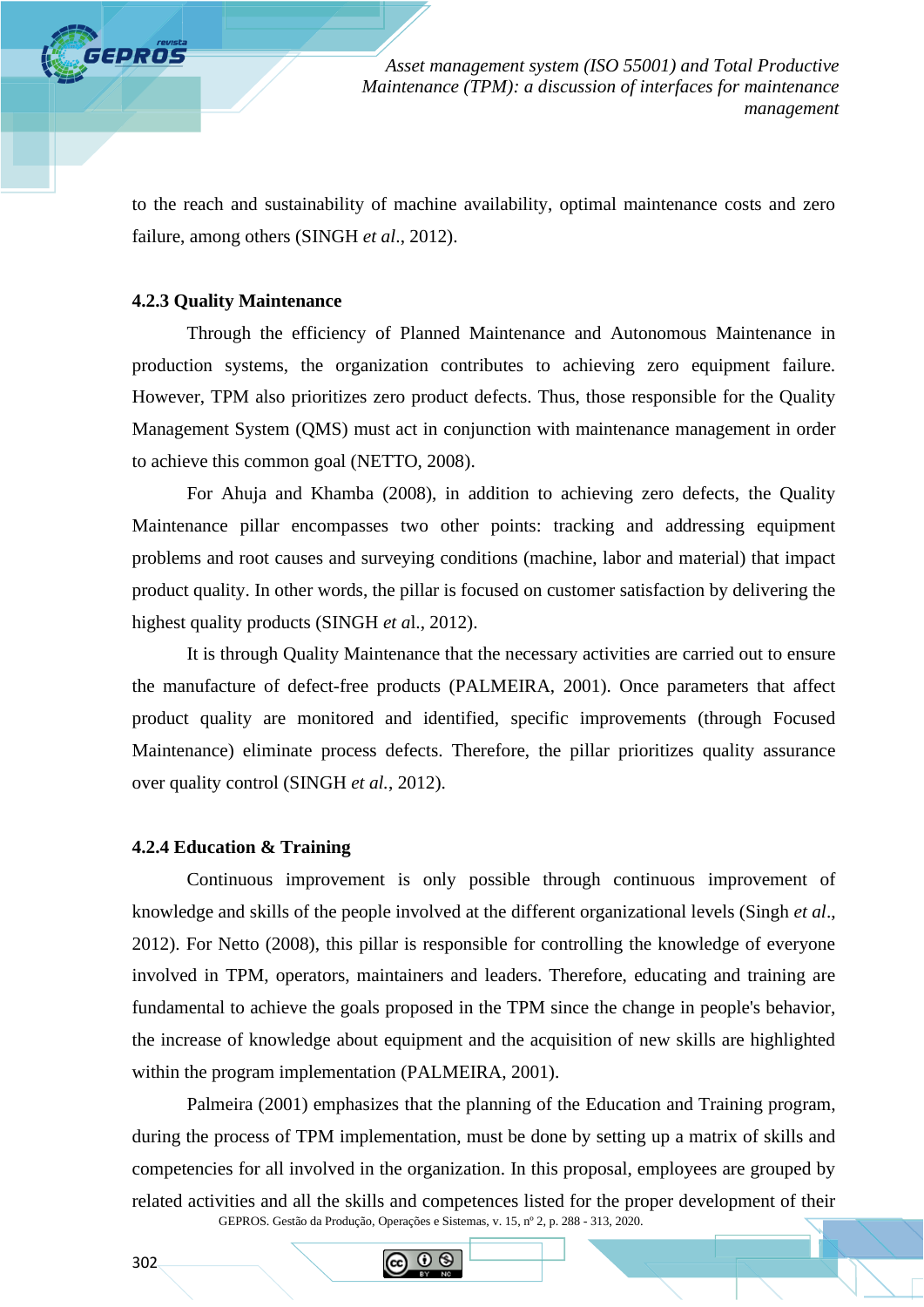activities are compared with the current knowledge level. Therefore, all courses, training and retraining should be planned and carried out in accordance with the matrix (PALMEIRA, 2001).

The issues addressed by the Education and Training pillar, therefore, can be summarized as: transmission of knowledge about technologies, interpersonal skills and quality control, multiple employee qualification, alignment of stakeholders with organizational goals, and periodic assessment and updating of skills (AHUJA; KHAMBA, 2008). Thus, education and training aim to reduce losses due to human failures through empowerment, skills acquisition and self-esteem (NETTO, 2008).

#### **4.2.5 Safety, health and environmental**

**GPROS** 

Safety, health and environment represents the management front that aims at zero level of environmental and work accidents (NETTO, 2008). In other words, the purpose of this pillar is to create a safe working environment and surrounding area that is not damaged by the process or any procedure (Singh *et al.,* 2012). Ensuring the health of the company's employees, eliminating accidents, as well as preserving the environment, as well as legal and mandatory requirements, during the implementation of TPM contribute to ensure workers' motivation (PALMEIRA, 2001).

In addition to ensuring a safe and appropriate work environment, this pillar includes the elimination of injury and accident incidents and the provision of standard operating procedures (AHUJA; KHAMBA, 2012). That is, a greater importance for safety is given in the plant. The head of safety-related functions, in conjunction with maintenance management, aims to achieve zero accidents, zero health damage and zero fires (SINGH *et al*., 2012).

For Palmeira (2001), "the very process of TPM implementation through its various pillars, provides the improvement of safety in various aspects and forms", since actions of Autonomous Maintenance, Planned Maintenance and Focused Maintenance increase the level of security in job.

#### **4.2.6 Office TPM**

GEPROS. Gestão da Produção, Operações e Sistemas, v. 15, nº 2, p. 288 - 313, 2020. For Ahuja and Khamba (2008), the issues addressed by the TPM office pillar are improving synergy between various business functions (sectors), removing procedural difficulties, addressing cost issues and 5S application in offices and work areas. Thus, TPM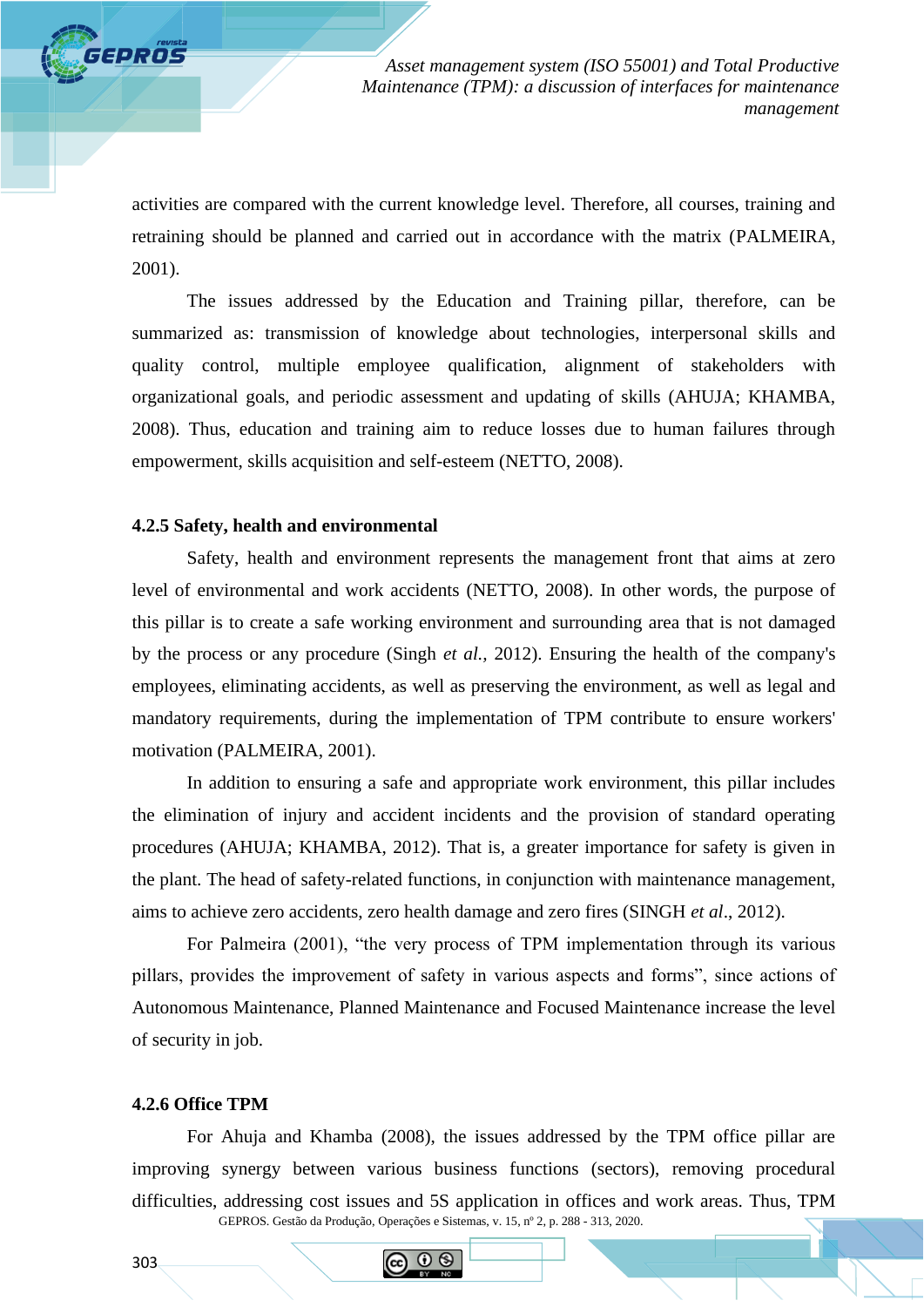office is the expansion of TPM use in all sectors of the organization whose objective is to reduce administrative losses through process optimization in speed, quality and reliability (NETTO, 2008).

TPM's activities cannot be restricted to the operation, since it can be expanded to administrative departments and support areas (PALMEIRA, 2001). For Singh *et al.* (2012), the TPM office should be used to improve the productivity and efficiency of administrative functions such as process or procedure automation. This pillar is developed based on the concepts of other pillars such as Focused Maintenance (specific improvements), Autonomous Maintenance and Education and Training (focused on administrative processes).

## **4.2.7 Development Management**

GEPROS

Since the execution of equipment maintenance may be deficient due to lack of information or history of operation, a unified maintenance management for new equipment is essential (NETTO, 2008). Stimulating replication of learning from existing systems to new systems is one of TPM's development management approaches. This care contributed to achieve another focus of this pillar: minimum problems and timely operation in new equipment (AHUJA; KHAMBA, 2012).

Development management also encompasses maintenance improvement initiatives (AHUJA; KHAMBA, 2012). These activities occur even before the maintenance startup, which is why the pillar is also referred to as Initial Control (PALMEIRA, 2001), developed by the project team. Countermeasures are taken at different stages of the design of new equipment to prevent maintenance, cost reduction and operating standards (NAKAJIMA, 1988).

Similarly, the presentation of the content review results on ISO 55001 was structured in 2 subsections for better understanding and structuring.

#### **4.2.8 ISO 55001 Structure**

The basis for the approach that underpins ISO standards management systems is based on the concept of the Plan-Do-Check-Act (PDCA) cycle. Thus, the structure of ISO 55001 in the PDCA cycle can be represented in a manner analogous to that presented to the requirements of the Quality Management System (QMS) in ISO 9001 and the Environmental Management System (AMS) in ISO 14001, as shown in Figure 3.

GEPROS. Gestão da Produção, Operações e Sistemas, v. 15, nº 2, p. 288 - 313, 2020.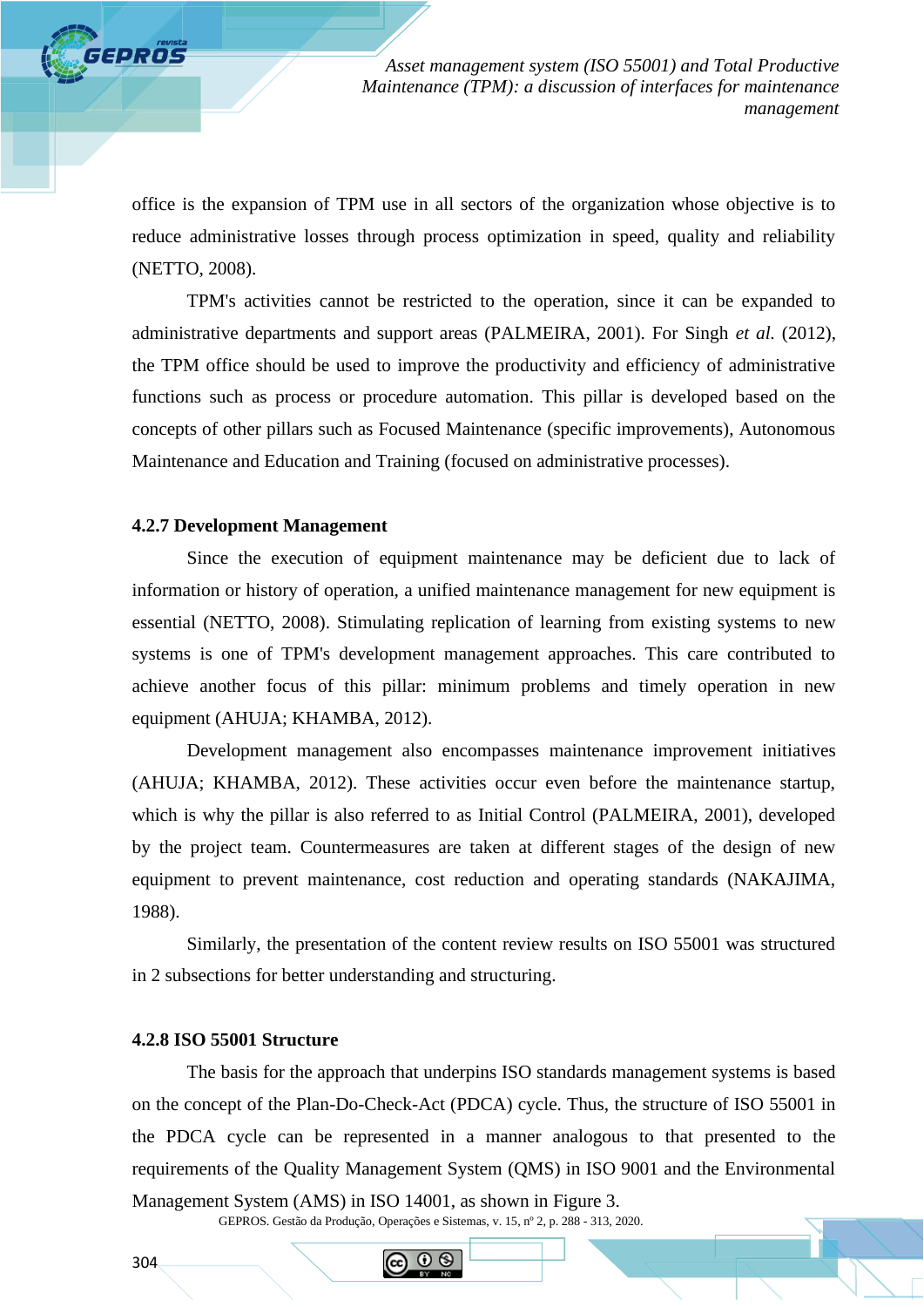All management system standards (MSS) should, in principle, use consistent structure, text and common terminology to be easy to use and compatible with each other. This requirement is critical to providing a high-level, unified, agreed structure, identical core text, common terms, and basic definitions. A common approach to new MSS, and future revisions of existing standards, will increase the value of these standards to users (ISO, 2018).

According to the ISO (2018), this guideline is particularly useful for organizations opting for an integrated management system, also referred to as unique, that aims to meet the requirements of two or more MSS at the same time. Thus, the ISO 55001-based AMS enables integrated management with other standards, such as ISO 9001 and ISO 14001, as they share the same structure and sections as shown in Table 3.



**Figure 3** – Representation of ISO 55001 structure in PDCA cycle

Source: Own authorship.

GEPROS. Gestão da Produção, Operações e Sistemas, v. 15, nº 2, p. 288 - 313, 2020.

റ ഭ

**GEPROS**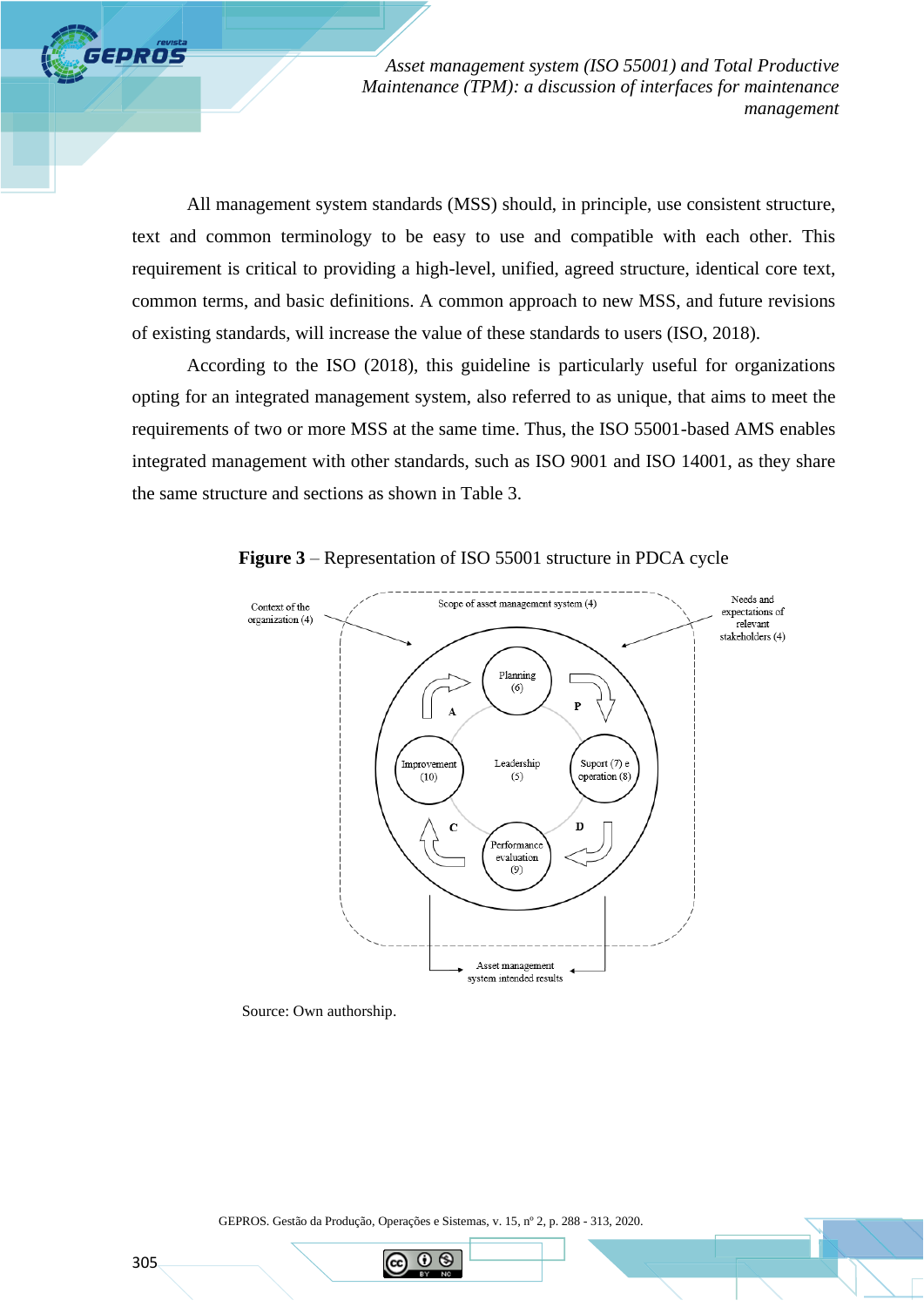

| N. | <b>Section</b>              | N. | <b>Section</b>         |
|----|-----------------------------|----|------------------------|
|    | Scope                       | 6  | Planning               |
|    | Normative reference         |    | Support                |
| 2  | Terms and definitions       |    | Operation              |
| 4  | Context of the organization |    | Performance evaluation |
|    | Leadership                  | 10 | Improvement            |

## **Table 3** – Structure of ISO 55001, ISO 9001 and ISO 14001 standards

Source: Own authorship.

### **4.2.9 Asset Management System Requirements**

The ISO 55001 AMS requirements are organized to meet the PDCA cycle as shown in Figure 3. Thus, all sections together are critical to establishing, implementing, maintaining and improving the asset management system.

In section 1, Scope, the purpose of the standard is specified, where it is emphasized that the ISO 55000 series was designed for the management of physical assets, even though it is replicable to other types of assets. The Normative reference and Terms and definitions sections relate to ISO 55000, Asset Management - Overview, Principles and Terminologies, as an important complementary source of consultation as it is the ISO 55000 series standard that explains all terms and definitions.

Section 4, Context of the organization, requires the company's AMS to consider and understand the organization and the context involved. It also requires that you understand the needs and expectations of stakeholders. Based on this information, the standard ultimately requires you to determine the scope of the AMS.

Section 5 is unique to company leadership highlighting the company's commitment to the success of the AMS, the requirements for asset and role management policy, responsibilities and organizational authorities. It is in section 6, Planning, where the planning requirements for addressing risks and opportunities for the AMS and for achieving the AMS objectives are set out.

In section 7, Support, we present the necessary requirements for the implementation of the AMS in specific subsections: Resources, Competence, Awareness, Communication, Information requirements, Documented information. Section 8, Operation, highlights the

GEPROS. Gestão da Produção, Operações e Sistemas, v. 15, nº 2, p. 288 - 313, 2020.

(1) IS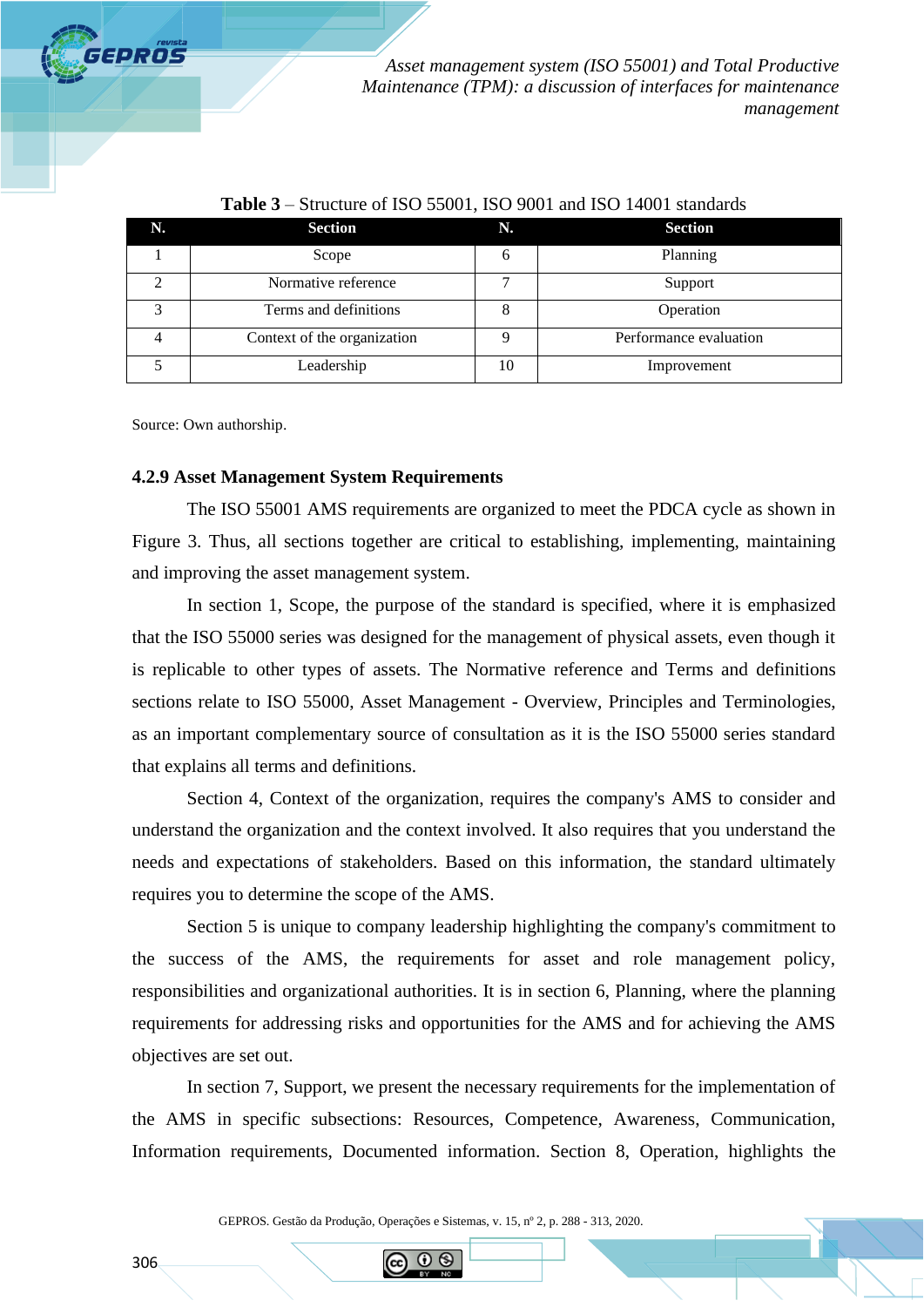requirements of planning and operational control to implement the determined actions, change management and outsourcing.

The requirements for performance appraisal are presented in section 9, which highlights the need for the organization to monitor, measure, analyze and evaluate indicators, perform internal audits for AMS compliance with ISO 55001 and review by top management. Finally, section 10, Improvement calls for addressing identified nonconformities, preventive actions, and commitment to continuous system improvement.

#### **4.2.10. Correlation of the themes**

**FPROS** 

It is evident from the content review phase that TPM and AMS, although primarily dealing with physical assets, have different approaches. Nakajima (1988) proposed TPM as a breakthrough in the concept of productive maintenance as it incorporates economic efficiency and a total maintenance system and includes the autonomous maintenance pillar. With the recent introduction of the asset management system, according to ISO 55001, one more structure can be included in Nakajima's (1988) evolution of concepts, as shown in Table 4.

Although the AMS adds a management structure and alignment with the company's organizational objectives to the evolution of Nakajima's (1988) concepts, thus making asset maintenance activities more strategic, the autonomous maintenance (AM) pillar is not necessarily applied. In other words, ISO 55001 does not specify or exclude the need for AM for asset management. This definition will fit the organization during the planning stage, taking into consideration the context and its structure when addressing risks and opportunities for the AMS.

# **Table 4** – Relationship between asset management system, Total Productive Maintenance, Productive Maintenance and Preventive Maintenance

|                                                  | Asset      | <b>Total Productive</b> | Productive  | Preventive  |
|--------------------------------------------------|------------|-------------------------|-------------|-------------|
|                                                  | management | Maintenance             | maintenance | maintenance |
|                                                  | system     | features                | features    | features    |
| Economic efficiency                              | O          | O                       | O           | O           |
| (profitable preventive maintenance)              |            |                         |             |             |
| Total system (maintenance prevention, preventive |            | $\Omega$                | O           |             |
| maintenance and maintenance improvement)         |            |                         |             |             |
| Autonomous maintenance by operators              |            | O                       |             |             |
| (small group activities)                         |            |                         |             |             |
| Management system structure and alignment with   | O          |                         |             |             |
| organizational objectives                        |            |                         |             |             |

Source: Own authorship.

GEPROS. Gestão da Produção, Operações e Sistemas, v. 15, nº 2, p. 288 - 313, 2020.

(1) IS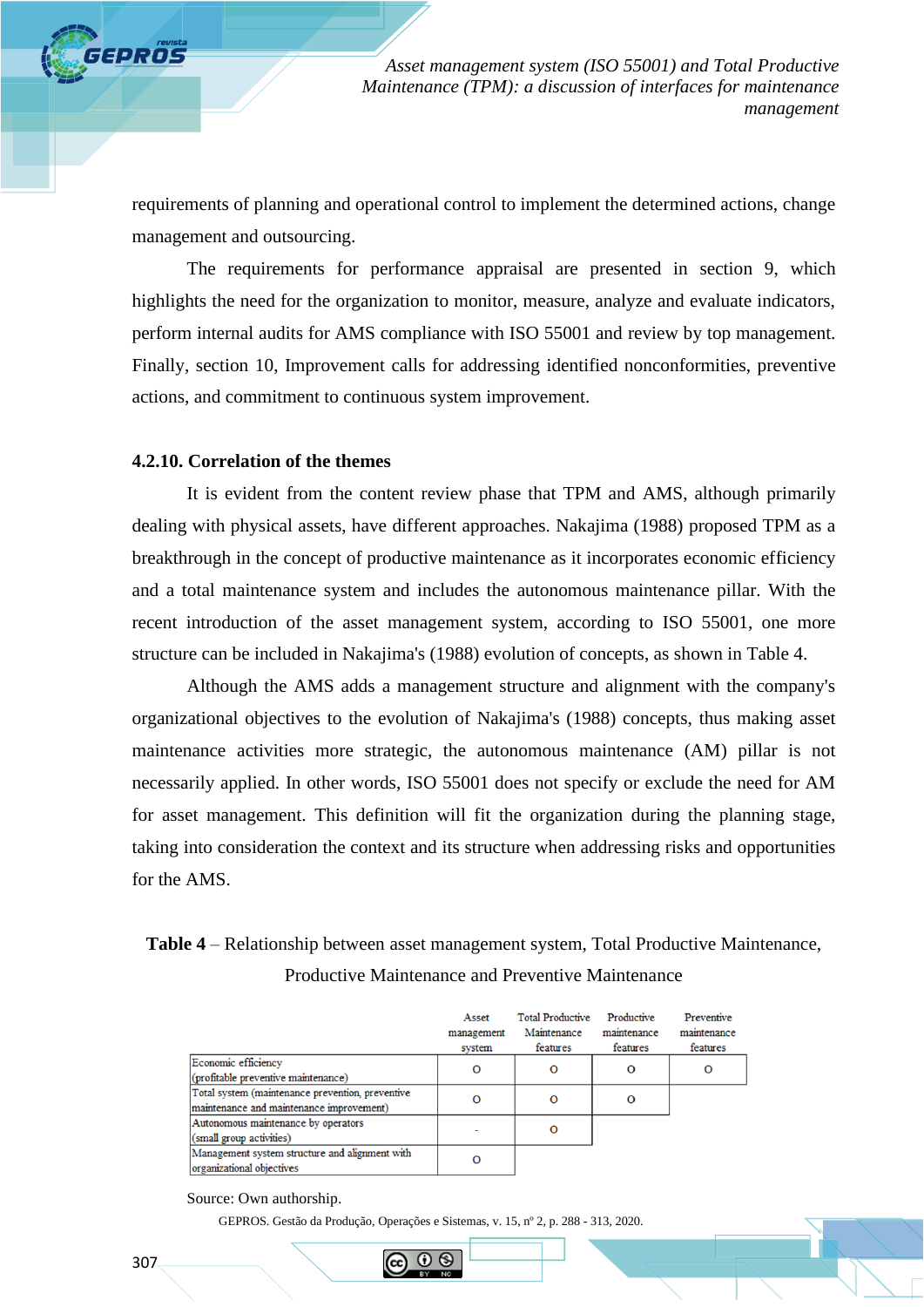AMS can be said to broaden the TPM approach to physical assets. Rather than governing just one program focused on equipment maintenance with everyone's participation, the AMS proposes an asset-focused management system, the planning of which encompasses the entire life cycle of the asset and aims to contribute to the company's organizational strategic objectives. Therefore, answering the first question of the research, TPM can be an approach used during the implementation of an AMS, since it is a larger structure than TPM.

## **4.3 Interface Discussion**

**FEPROS** 

To answer the second and third research questioning, we used the representation of TPM interfaces with the AMS structure, as shown in Figure 4. In the representation of the interfaces, it is evident that the pillars that support the TPM program are related to the sections arranged in the structure of ISO 55001. The Autonomous Maintenance, Planned Maintenance and Quality Maintenance pillars address the requirements set out in section 6 (Planning) of the standard as these are processes and methods to be employed in the management of assets throughout their life cycle. Safety, Health & Environmental pillar, while broader than the standard, also relates to the same section as it identifies, assesses and addresses the risks associated with asset management.

**Figure 4** – Representation of ISO 55001 structure in PDCA cycle with TPM pillars

GEPROS. Gestão da Produção, Operações e Sistemas, v. 15, nº 2, p. 288 - 313, 2020.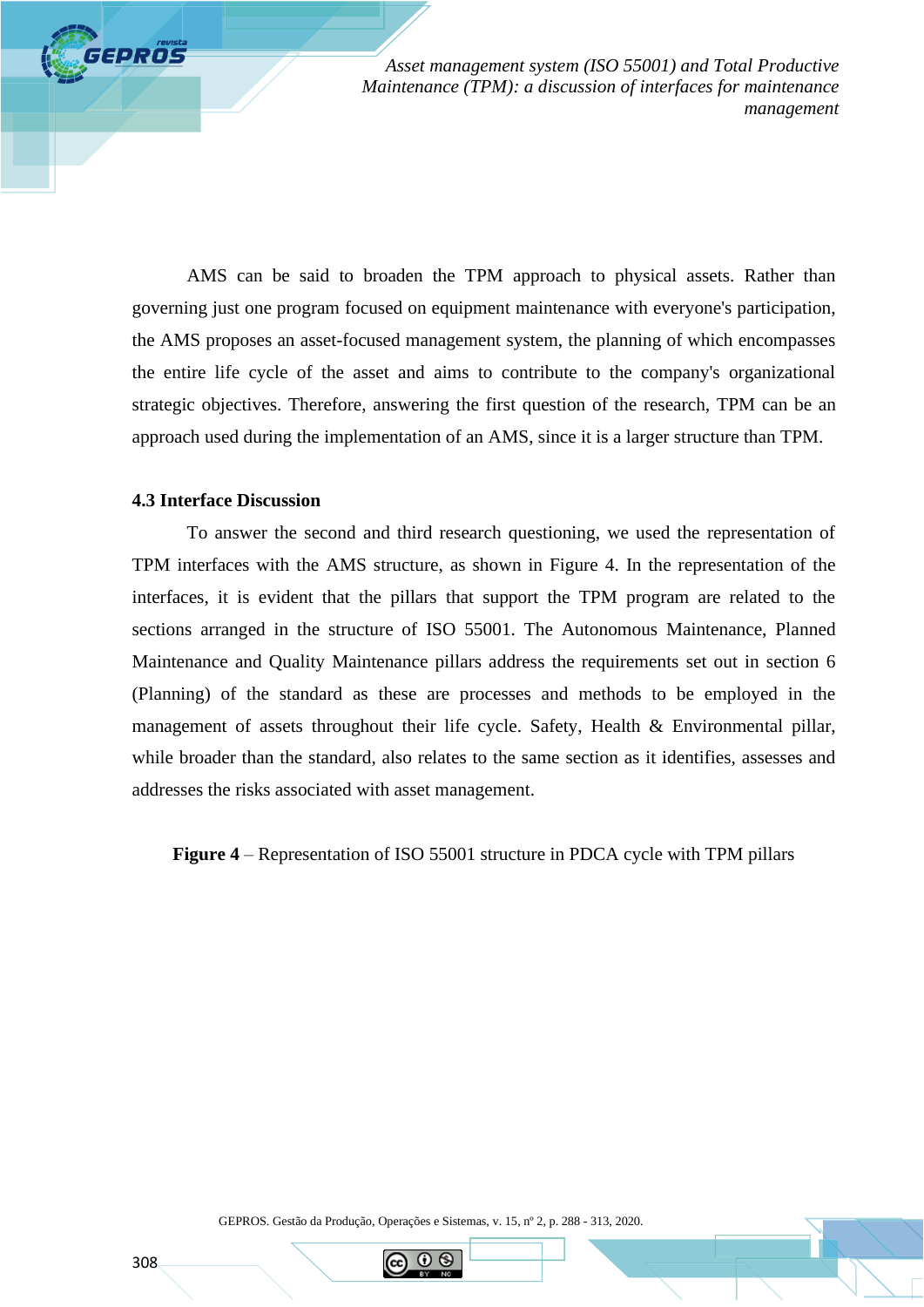



Source: Own authorship

In the representation of the interfaces, it is evident that the pillars that support the TPM program are related to the sections arranged in the structure of ISO 55001. The Autonomous Maintenance, Planned Maintenance and Quality Maintenance pillars address the requirements set out in section 6 (Planning) of the standard as these are processes and methods to be employed in the management of assets throughout their life cycle. Safety, Health & Environmental pillar, while broader than the standard, also relates to the same section as it identifies, assesses and addresses the risks associated with asset management.

Education & Training and Office TPM pillars, in turn, are associated with section 7 (Support). Education & training is what sustains and ensures the high performance of employees, which in the ISO 55001 standard has its requirements explained in the Competence subsection. The Office TPM also relates to section 7 as it is where requirements are divided into other subsections that address integration with other sectors and administrative activities, for example, Communication, Awareness, Documented information.

GEPROS. Gestão da Produção, Operações e Sistemas, v. 15, nº 2, p. 288 - 313, 2020. Finally, the Focused Maintenance and Development Management pillars relate to the Performance evaluation (9) and Improvement (10) sections. These pillars underpin the TPM program improvement activities, that is, they require data collection, performance appraisal,

 $\odot$   $\odot$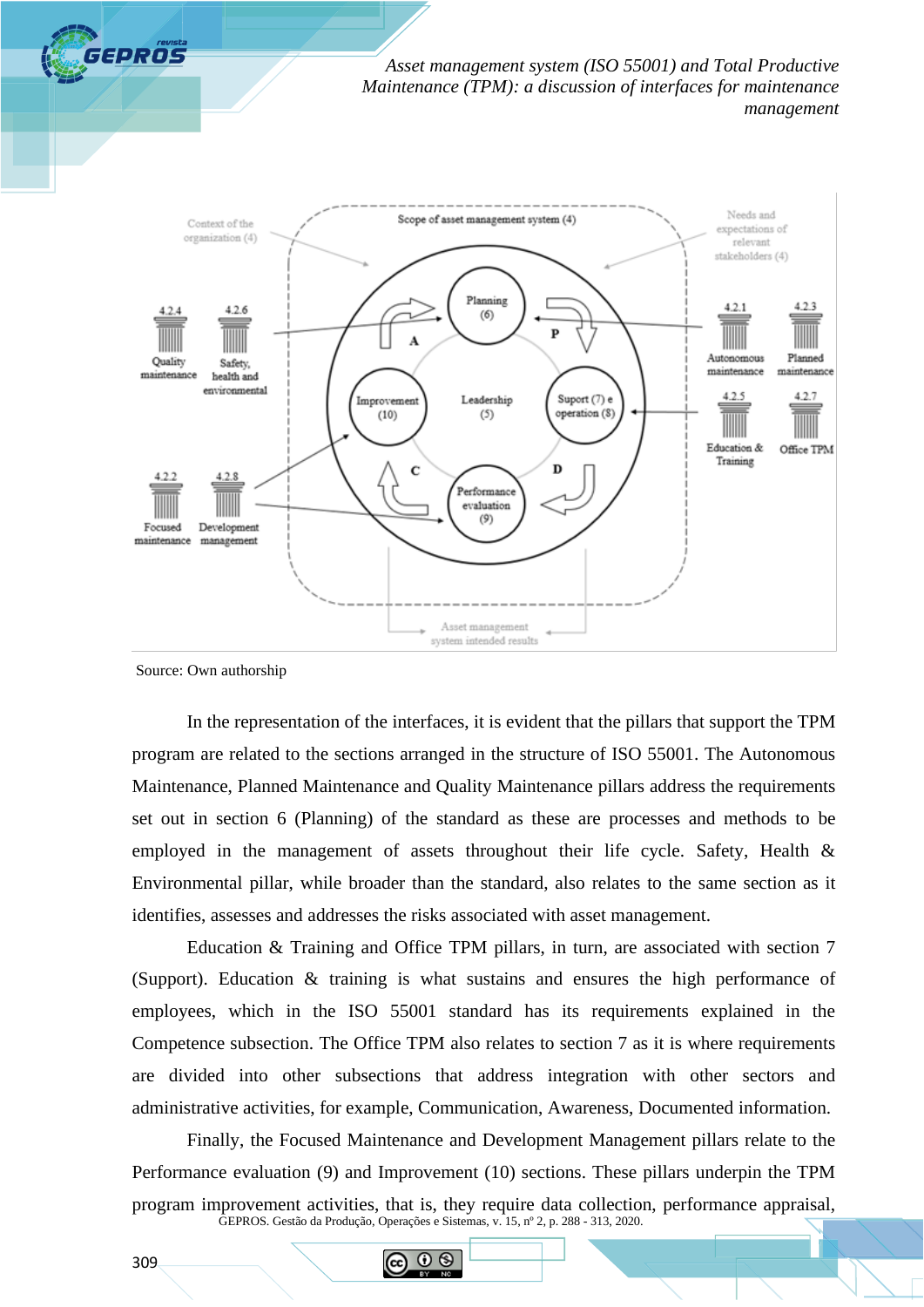historical and action propositions to address nonconformities or continually improve the structure of the TPM program.

Therefore, it is observed that there are interfaces between the TPM pillars and the structure of the ISO 55001 standard, as shown in Figure 4, thus answering the second question of the research. However, the scope of the TPM alone is not sufficient to meet all the requirements of the standard, according to the third research question. It is clear that sections such as Context of the organization (4) and Leadership (5), as well as specific subsections, e.g. outsourcing (8.3), internal Audit (9.2), and various requirements are not addressed by TPM.

Thus, it can be concluded that organizations with a consolidated TPM program will have fewer adjustments to meet all requirements for certification of an asset management system according to ISO 55001. On the other hand, a company which is seeking to deploy an AMS without any maintenance management model in place, can build on TPM as an approach to addressing lifecycle asset management maintenance requirements. However, further efforts will be needed to address points not met by TPM.

# **5. CONCLUSIONS**

*GPROS* 

This paper aimed to discuss the interfaces between maintenance management based on the asset management system (AMS) in accordance with the requirements of ISO 55001 and Total Productive Maintenance (TPM).

To this end, the methodology was structured in three sections: Content review, Correlation of themes and Discussion of interfaces. In the first stage, the pillars that support the TPM program and the structure of the AMS were reviewed. In the second stage, the themes were correlated through comparison with other approaches in the evolution of maintenance. Finally, the interfaces between the themes were discussed through a representation of the TPM pillars related to the structure of the ISO 55001 standard.

The discussion on the theme showed that the TPM pillars support requirements and relate to sections of the AMS structure. However, the AMS is more comprehensive and the TPM is not sufficient for full service and understanding of the structure. Thus, it is up to the

GEPROS. Gestão da Produção, Operações e Sistemas, v. 15, nº 2, p. 288 - 313, 2020.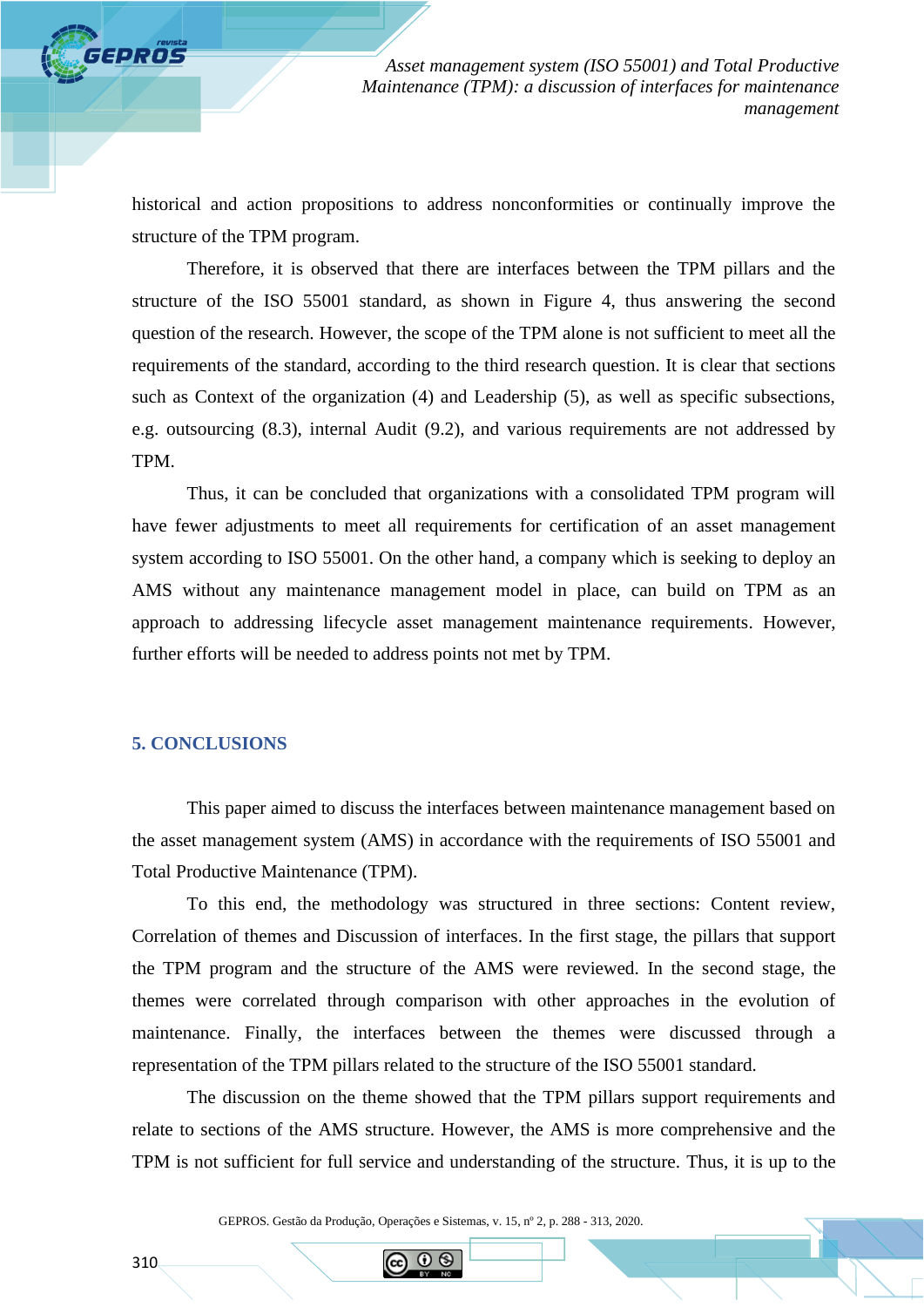organization's decision to apply TPM as an approach to addressing part of the AMS ISO 55001 requirements.

Therefore, this paper developed a qualitative exploratory study about the comparison of TPM with AMS. The results, achieved through a literature review, are general and theoretical in nature. The whole discussion answers the research questions and synthesizes considerations that may lead to future work. As a suggestion, a company case study using the TPM model for maintenance management prior to AMS implementation and certification, in accordance with ISO 55001, may reiterate and confirm the theoretical findings of this work.

This work contributes to the research field for several reasons. It provides a comprehensive theoretical review of two approaches applicable to maintenance management. Also, the article helps researchers and practitioners, especially those new to the field, to clarify concepts and interfaces between TPM and AMS.

Finally, it is expected that the results of this work contribute to the diffusion of the asset management system and boost new research, aiming to improve the maintenance management process, making companies more competitive.

#### **References**

*SEPROS* 

AHUJA, I. P. S.; KHAMBA, J. S. Total Productive Maintenance: Literature Review and Directions. **International Journal of Quality & Management**, v. 25, n. 7, p. 709-756, 2008.

AMERICAN SOCIETY FOR QUALITY. **History of Total Quality Management (TQM).** 2013. Available in:  $\langle \frac{http://asq.org/learn-about-quality/total-quality$ management/overview/tqm-history.html>. Acessed in 28 aug. 2018.

BO, D. B. **Application of the ISO 55000 Suite for a Land-Based Manufacturing Organization**. 2015. 97 f. Dissertação (Mestrado em Ciência e Tecnologia) – University of Stavanger, Norway, 2015. Available in: <https://brage.bibsys.no/xmlui/handle/11250/

297603>. Acessed in: 19 jul. 2018.

BORREGO, M.; DOUGLAS, E. P.; AMELINK, C. T. Quantitative, Qualitative, and Mixed Research Methods in Engineering Education**. Journal of Engineering Education**, v. 98, n. 1, p.53-66, jan. 2009.

DENIS, P. **Produção Lean Simplificada**. Porto Alegre: Bookman, 2008.

GEPROS. Gestão da Produção, Operações e Sistemas, v. 15, nº 2, p. 288 - 313, 2020.

 $\odot$  6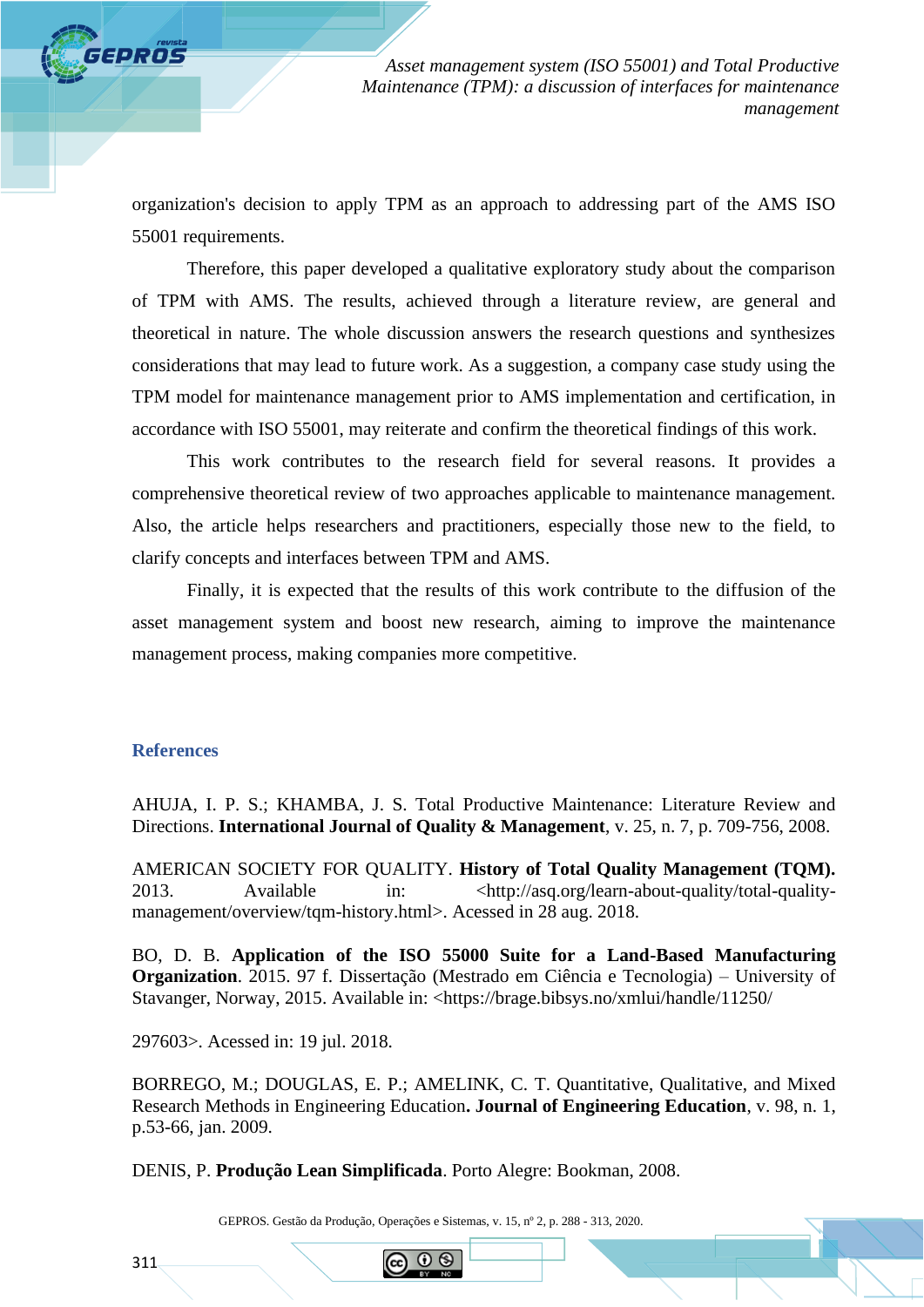

GIL, A. C. **Como Elaborar Projetos de Pesquisa**. 4. ed. São Paulo: Editora Atlas S.A, 2002.

GIRAO, A. H. F.; AMORIM, A. A.; MASIH, R. T. Análise do Processo da Aplicação da Manutenção Produtiva Total no Setor de Tingimento de uma Indústria Têxtil. In: ENCONTRO NACIONAL DE ENGENHARIA DE PRODUÇÃO. **Anais.**.. XXXVI, 2016, João Pessoa.

HALASZ, M.; FERRAZ, F. T. Gestão de Ativos Aplicada à Instrumentação Industrial: Uma Revisão da Literatura. In: CONGRESSO NACIONAL DE EXCELÊNCIA EM GESTÃO. **Anais**...XII CENEG, Rio de Janeiro, 2016.

INTERNATIONAL COPPER ASSOCIATION. **Gestão de Ativos**: Guia para aplicação da Norma ABNT ISO 55001. Copper Alliance. Santiago, 2015.

INTERNATIONAL ORGANIZATION FOR STANDARDIZATION (ISO). **ISO 55001:2014**: Asset management – Management systems – Requirements. 1. ed. Genebra, 2014.

INTERNATIONAL ORGANIZATION FOR STANDARDIZATION (ISO). **ISO/IEC Directives.** Part 1 – Consolidated ISO Supplement – Procedures specific to ISO. 9. ed. Genebra: 2018.

IHEMEGBULEM, I; BAGLEE, D. Assessing the Effectiveness of ISO 55000 Standard in Small to Medium Sized Enterprises (SMES). AMRC 2016: **Propelling Growth in Africa through Maintenance & Reliability**, v. 1. Available in: <https://www.researchgate. net/publication/311536509\_ASSESSING\_THE\_EFFECTIVENESS\_OF\_ISO\_55000\_STAN DARD\_IN\_SMALL\_TO\_MEDIUM\_SIZED\_ENTERPRISES\_SMES>. Acessed in 28 aug. 2018.

KARDEC, A.; ESMERALDO, J.; LAFRAIA, J. R.; NASCIF, J. **Gestão de Ativos**. 1. ed. Rio de Janeiro: Qualitymark Editora, 2014.

LOBO, R. N.; SILVA, D. L. **Gestão da Qualidade** – Diretrizes, Ferramentas, Métodos e Normatização. 1. ed. São Paulo: Érica, 2014.

MAROCCO, G. S. **A Importância da Manutenção Produtiva Total na Melhoria Contínua do Processo**: Um Estudo de Caso. 2013. 44 p. Monografia de conclusão de curso (Engenharia de Produção) – Universidade Federal de Juiz de Fora, Juiz de Fora, 2008.

MITCHELL, John S. **Physical Asset Management Handbook**. Clarion Technical Publishers. 3ª ed. Houston, 2002.

NAKAJIMA, S. **Introduction to TPM**: Total Productive Maintenance. Portland: Productivity Press, 1988.

GEPROS. Gestão da Produção, Operações e Sistemas, v. 15, nº 2, p. 288 - 313, 2020.

(1) IS